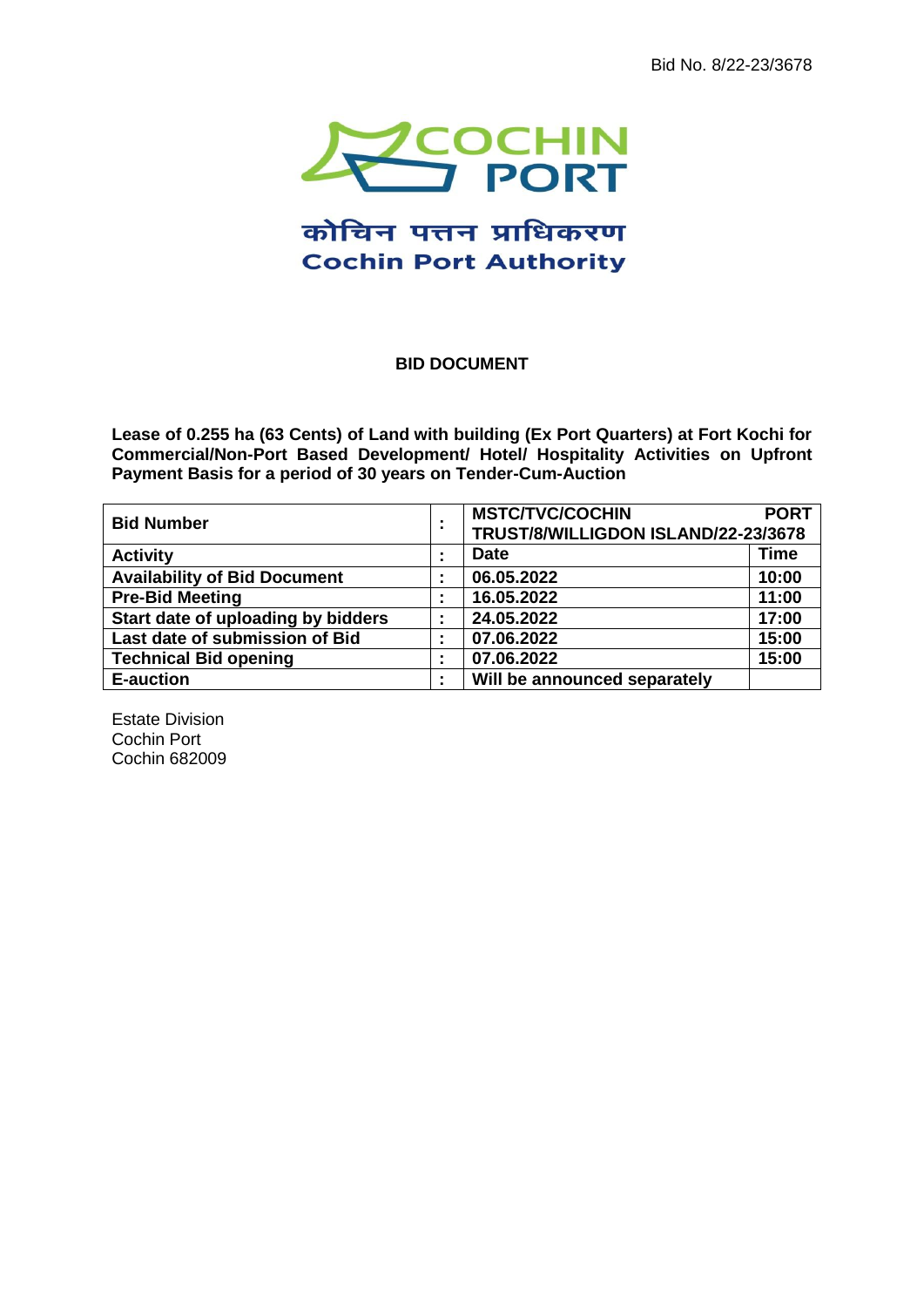# **Contents**

| 9. |  |
|----|--|
|    |  |
|    |  |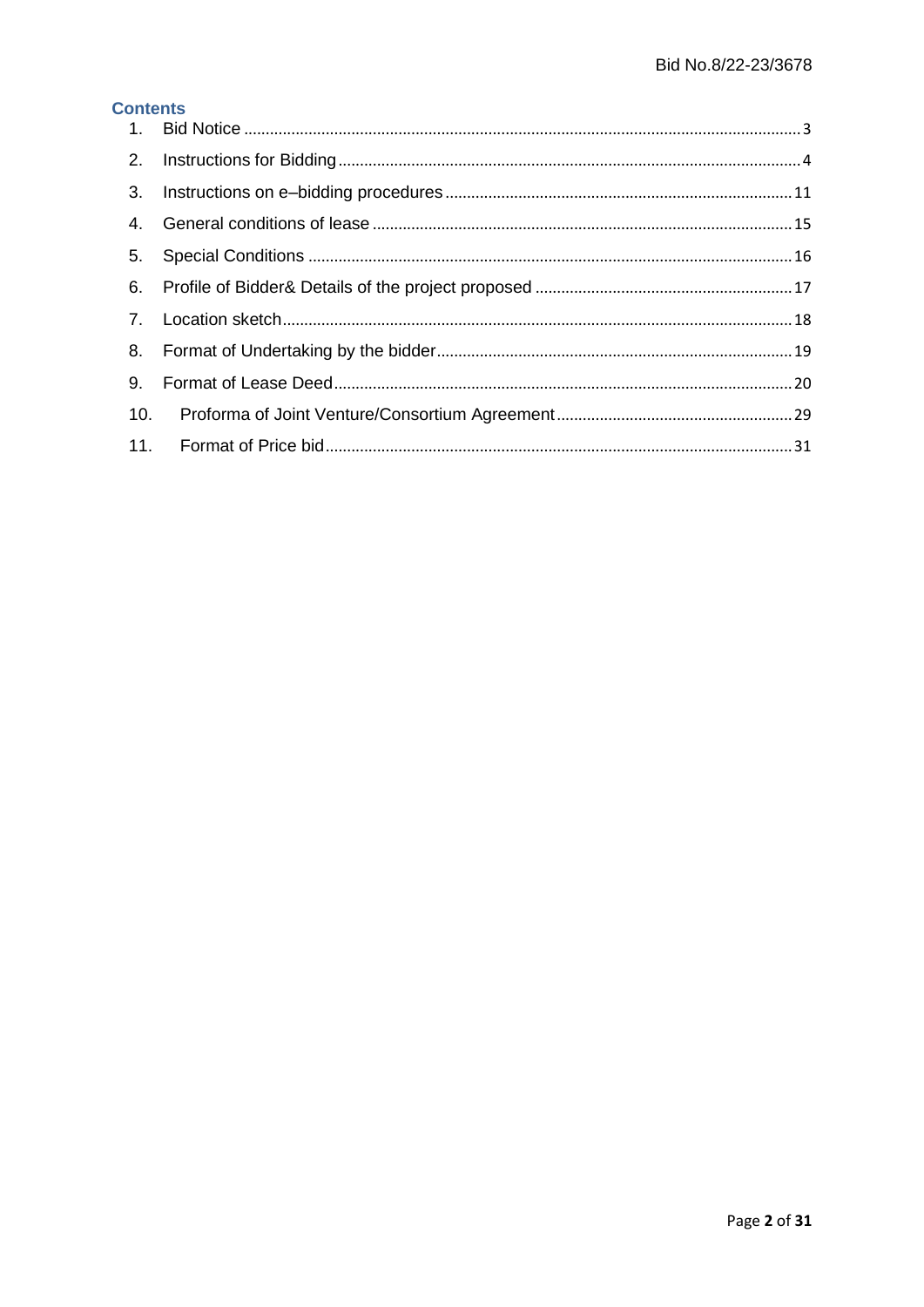## <span id="page-2-0"></span>**1. Bid Notice**

1.1. Electronic bids (e-bids) in single stage two bid system (Technical Bid and Price Bid) are invited by the Secretary, Cochin Port Authority, Willingdon Island, Cochin 682009 vide bid No. [MSTC/TVC/COCHIN PORT TRUST/8/WILLIGDON ISLAND/22-23/3678](#page-0-0) for lease of 0.255 ha (63 Cents) of Land with building (Ex Port Quarters) at Fort Kochi for Commercial/Non-Port Based Development/ Hotel/ Hospitality Activities on Upfront Payment Basis for a period of 30 years on Tender-Cum-Auction. Details of the plots put up for tender and the financial parameters are given below.

| S.<br>No | Descri-<br>ption of<br>land  | Area in ha                   | Location<br>(Fort<br>kochi)               | Cate<br>gory     | Proposed<br>Usage                                                                        | Reserve<br>Price for<br>Upfront<br>Lease Rent<br>(excluding<br>GST) (Rs.) | Depreciated<br>cost of<br>building/<br>structure<br>(Rs.) | <b>EMD</b><br>(Rs) | Average<br>Annual<br>Turnover<br>(Rs.) |
|----------|------------------------------|------------------------------|-------------------------------------------|------------------|------------------------------------------------------------------------------------------|---------------------------------------------------------------------------|-----------------------------------------------------------|--------------------|----------------------------------------|
| 1        | Ex Port<br>Quarter<br>s land | $0.255$ ha<br>(63)<br>cents) | East of<br>Jawahar<br>Park, Fort<br>kochi | Hospi-<br>tality | Commercial/<br>Non-Port<br>Based<br>Developmen<br>t/ Hotel/<br>Hospitality<br>Activities | 1,44,98,133                                                               | 41,62,897                                                 | 5,05,800           | 47,86,262                              |

<span id="page-2-1"></span>1.2. Bid documents can be downloaded from the e-bid portal [https://www.mstcecommerce.com/auctionhome/kopt/indexcpt.jsp](http://www.mstcecommerce.com/) or from the Cochin Port website [www.cochinport.gov.in](http://www.cochinport.gov.in/) or from the Central Public Procurement (CPP) Portal [www.eprocure.gov.in/cppp/.](http://www.eprocure.gov.in/cppp/)

1.3. Electronic Bidding. The bidder has to register with MSTC e–bid portal and should posses at least Class II signing type digital certificate issued by any of the Certifying Authorities for submitting their bid.

1.4. The bids should be submitted in electronic form only through e-bid portal [https://www.mstcecommerce.com/auctionhome/kopt/indexcpt.jsp.](http://www.mstcecommerce.com/) The bidders shall upload soft copy of all the required documents in the e-bid portal.

1.5. Earnest Money Deposit (EMD): EMD as at Section 1.1 above should be remitted through RTGS/NEFT or in the form of Banker"s Cheque or DD issued by Nationalized/ Scheduled Banks, drawn in favour of FA & CAO, Cochin Port Authority, payable at Cochin. Bank Details of Cochin Port Authority are given in section [2.6](#page-5-0) of the Bid Document.

1.6. The bidders need to obtain onetime User ID & password for login to e-bid portal <https://www.mstcecommerce.com/auctionhome/kopt/indexcpt.jsp> from the service provider M/s MSTC. Details of registration with MSTC are given in Sectio[n3](#page-10-0) of bid document.

1.7. The bids shall be submitted "online" strictly in accordance with the Instructions for Bidding and other Terms & Conditions given in the bid document.

<span id="page-2-2"></span>1.8. Time schedule for various activities in connection with this bid will be as follows:

| Activity                           | Date                         | Time  |
|------------------------------------|------------------------------|-------|
| Availability of Bid Document       | 06.05.2022                   | 10:00 |
| Pre-Bid Meeting                    | 16.05.2022                   | 14:30 |
| Start date of uploading by bidders | 24.05.2022<br>17:00          |       |
| Last date of submission of Bid     | 15:00<br>07.06.2022          |       |
| <b>Technical Bid opening</b>       | 07.06.2022<br>15:00          |       |
| Price Bid opening                  | <b>Before E-auction</b>      |       |
| E-auction                          | Will be announced separately |       |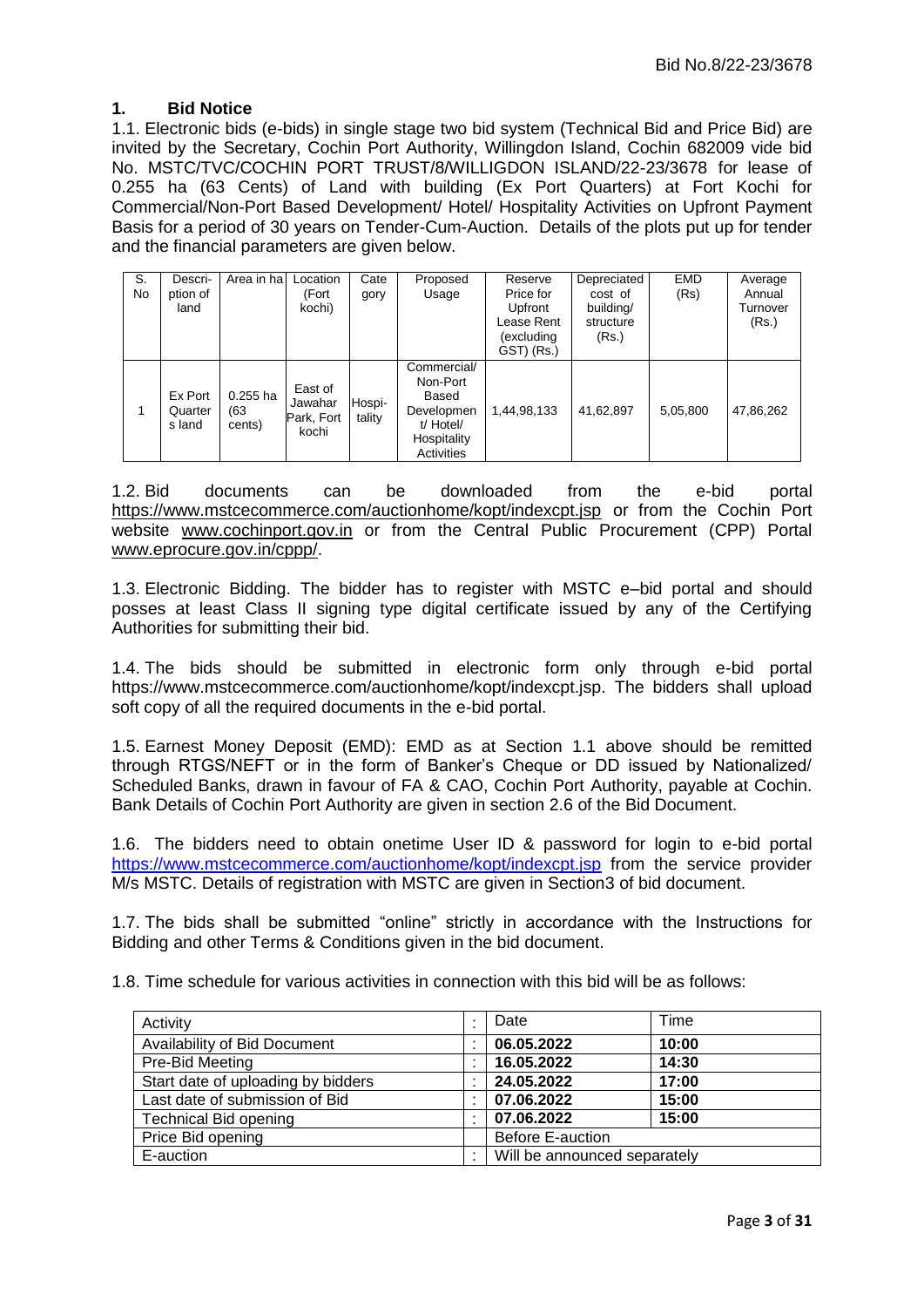# **2. Instructions for Bidding**

<span id="page-3-0"></span>2.1. Bids should be submitted in accordance with the Instructions for Bidding, Instructions on e–bidding procedures, General Conditions of lease, Special Conditions, etc. of the tender document, its addendum, corrigendum and replies to pre-bid queries. The plots tendered are situated in Fort kochi.

2.2. Tender Variable: Tender Variable (Bidding Parameter) of the tender is the upfront lease rent for the plot for 30 years. Reserve Price of the Tender Variable for upfront leases is the Net Present Value (NPV) of the total annual lease rent for the lease period as per the Scale of Rates (SoR) approved by the Tariff Authority for Major Ports (TAMP) or any other Competent Authority. The NPV is computed by cumulatively escalating the lease rent annually at the approved rate (currently, 2%), and discounting annually at the G-sec rate as per the latest RBI Bulletin.

2.3. Reserve Price for the plot is given in Section 1.1 Bidders are required to quote above the Reserve price. The highest price quoted in the tender will be the floor price for e-auction. The land shall be allotted to the bidder, who has quoted the highest Upfront Lease Rent for the respective land in the price bid or in the e-auction, on remittance of applicable payments as detailed at Section [2.35.](#page-8-0)

2.4. **Availability of Bid Documents:** Please refer to Section [0](#page-2-1) above.

2.5. **Minimum Qualification Criteria (MQC):** The bidders those wish to participate in the tender must fulfil the following requirements without which the bids shall not be considered for detailed evaluation and auction.

- 2.5.1. The bidder should be a Registered Proprietorship firm or Partnership Firm or Company or Joint Venture (JV) or Consortium or other Statutory Body registered in India or any association or body of individuals or any institution / body corporate registered in India and capable of holding properties. However, proposals from religious institutions or political institutions or for religious purposes shall not be entertained.
	- 2.5.1.1. In case of a Sole Proprietorship firm, copy of GST certificate / affidavit of Sole Proprietorship should be submitted in the firm"s letterhead along with the bid.
	- 2.5.1.2. In case of a Partnership firm, copy of GST certificate / partnership deed duly notarized, should be submitted along with the bid.
	- 2.5.1.3. In case of a Company, copy of certificate of incorporation from Registrar of Companies should be submitted along with the bid.
	- 2.5.1.4. In case of other statutory body or association or body of individuals or institution / body corporate, relevant documents should be submitted along with the bid.
	- 2.5.1.5. In case of partnership firm, Power of Attorney signed by all partners in favour of the Partner/person signing the documents authorizing him to sign the documents should be submitted along with the bid. In case of Company, copy of the Board Resolution authorizing the signatory of the bid to sign on behalf of the Company should also be submitted along with the bid. Bids without these documents are liable to be rejected. In case of other statutory bodies, or any association or body of individuals or any institution / body corporate, the bid shall be submitted by authorized person with authorization letter from proper authority.
	- 2.5.1.6. Bid submitted by a JV or Consortium shall comply with the following requirements:
		- 2.5.1.6.1. Partners of the JV or Consortium shall be limited to three (including the lead partner). All the partners of the JV/Consortium shall be either a Registered Partnership Firm or Company or other Statutory Bodies registered in India or any association or body of individuals or any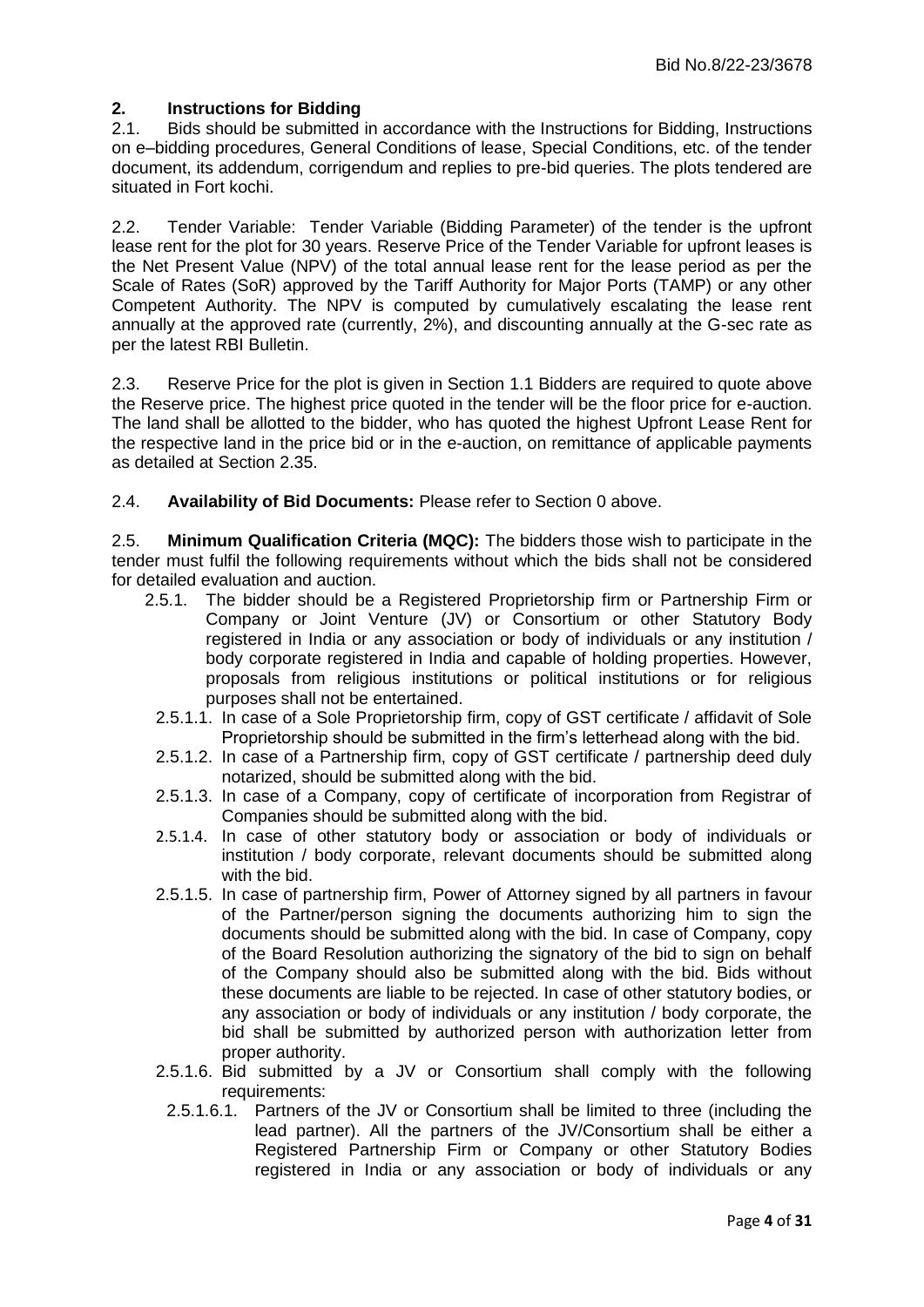institution / body corporate registered in India and capable of holding properties. However, partners of the JV shall not be a political or religious institution. One of the Partners, who is responsible for performing a key function in management or executing a major component of the proposed agreement shall be nominated as lead member being in charge during the tender. The Lead Partner shall be authorized to incur liabilities and receive instructions for and on behalf of the partner (s) of the JV.

- 2.5.1.6.2. The JV/Consortium must submit/upload a JV/Consortium Agreement along with the tender duly certified by a notary public as per the proforma at Section-12 wherein the Partners agree to be jointly and severally responsible for fulfilling the conditions of contract and for all obligations to the Cochin Port Authority.
- 2.5.1.6.3. The Lead Partner of the JV/Consortium should submit the bid on behalf of the JV/Consortium.
- 2.5.1.6.4. In the event of the JV/Consortium becoming the successful bidder, the JV/Consortium members should form a legal entity under the Indian Companies Act, 2013, LLP or registered partnership firm in which the JV/Consortium partners making the bid shall hold shares in the same proportion as mentioned in the JV/Consortium Agreement within 30 days from the receipt of intimation from Cochin Port Authority to the effect that the JV/Consortium is the successful bidder and further correspondence will be with the legal entity.
- 2.5.1.6.5. The Tender should contain information regarding the Members of the JV/Consortium.
- 2.5.1.6.6. The JV/Consortium Agreement should include the description of the roles and responsibilities of the members of the Consortium and delineating the rights and obligations of the members for the purpose of making submission of the tender and the shareholding commitment/pattern of its members.
- 2.5.1.6.7. Participation by a firm in more than one JV /Consortium is not permissible. A firm that submits bid on individual capacity is not eligible to be a partner of a JV /Consortium. In case a firm"s name appears in more than one bid then both bids maybe rejected.
- 2.5.1.6.8. All the partners of the JV/Consortium shall be jointly and severally liable during the bidding process and for the execution of the Project and due performance of obligations under the Lease Agreement.
- 2.5.1.6.9. The Lead Partner shall be authorized to act on behalf of the JV/Consortium. All correspondences between the Port and the JV/Consortium shall be through the Lead Partner/Bidder. The Lead Partner shall be authorized to incur liabilities and to receive instructions for and on behalf of any and all partners of the JV /Consortium and to carry out the entire execution of the contract including payment, exclusively through the Lead Partner.
- 2.5.2. **Financial Eligibility Criteria:** Average annual turnover of the bidder for the last 3 years/applicable years ending on 31<sup>st</sup>March, 2021 should be a minimum of the amount specified for each plot at Section1.1 . Annual Turnover shall be derived at 30% of the Net Present Value (NPV) of the annual lease rent for the plot as per the SoR for the lease period, computed by cumulatively escalating the lease rent annually at 2%, and discounting annually at 6%. In case the bidding entity is not in existence for the last 3 years/applicable years, the average annual turnover of the entity during their existence should be equal to or more than the above said amount for the period of their existence. If a bidding entity, which is in existence for 3 years or more, is able to submit annual turnover for one or two years only, the average annual turnover will be calculated by dividing the sum of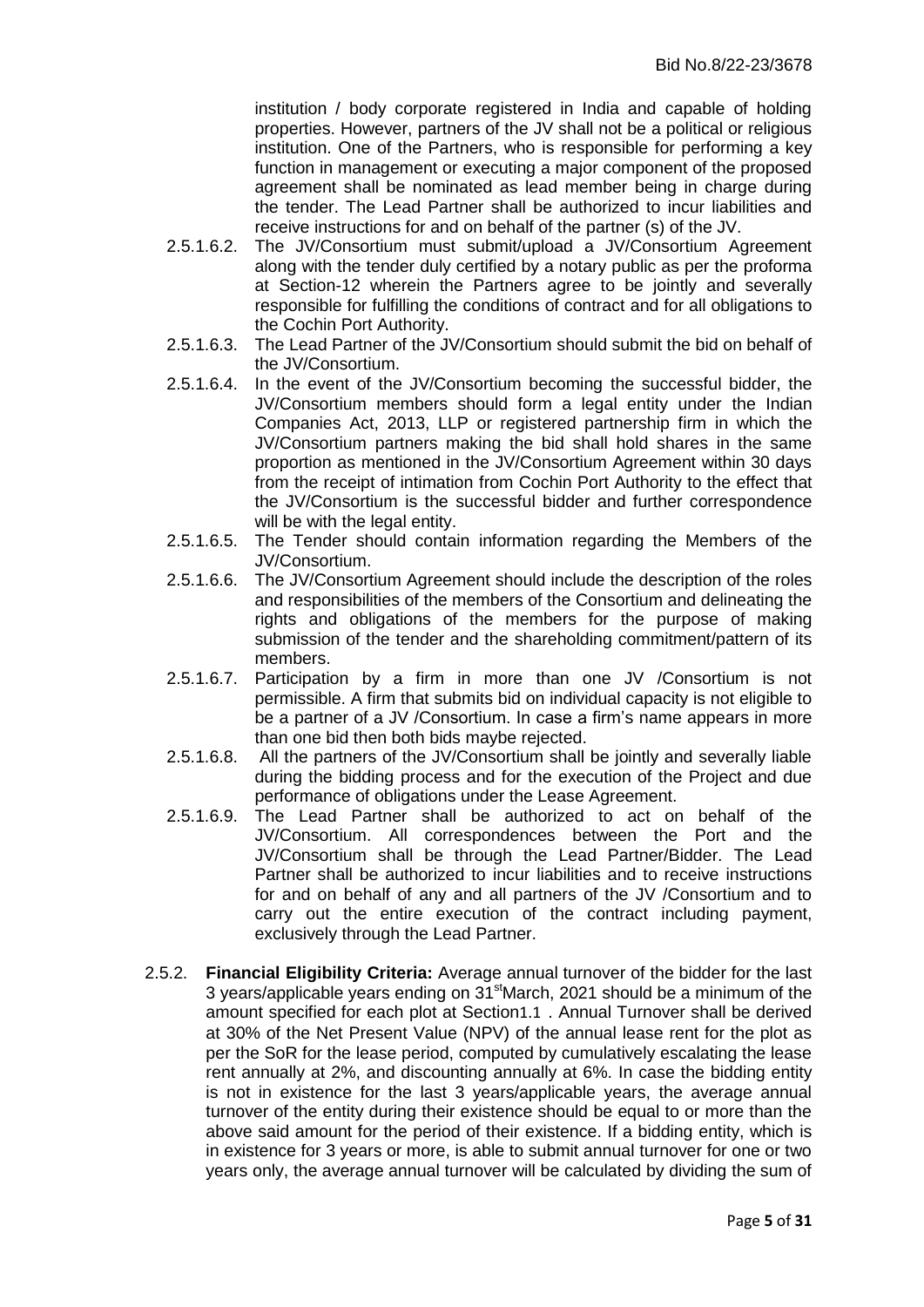the total turnover by three. In case the bids are submitted for a JV/Consortium, the total average annual turnover of the members of the JV/Consortium for the last 3 years/applicable years ending on 31st March, 2021 should be a minimum of the amount specified for each plot at Section 1.1, subject to the condition that each member of the JV/Consortium shall have a minimum of 20% of the amount specified.

2.5.3. Copies of audited Annual Accounts / Annual Accounts / Turnover duly certified by the Chartered Accountant for the last 3 years/applicable years to prove average annual turnover should also be submitted along with the bid. In case of Proprietorship, in addition to the Annual Accounts / Turnover duly certified by the Chartered Accountant, IT Returns for the last 3 years shall be submitted. Bids without these documents are liable to be rejected.

<span id="page-5-0"></span>2.6. **Remittance of EMD:** EMD for the plot as given in Section1.1 shall be remitted in either of the two methods given below:

2.6.1. **Through RTGS/NEFT:** Bank Details of Cochin Port Authority are given below:

Name of Bank : State Bank of India Name of Branch : Cochin Port Authority IFSC Code : SBIN0006367 Account No : 10601197375 Account Holder's Name : Cochin Port Authority

UTR number of the transaction should be communicated to the e-mail id of the contact person of Cochin Port Authority as mentioned in Section [2.38,](#page-9-0) at least one day before the date and time of opening of e-tender. Cochin Port will verify receipt of EMD as referred in the UTR number, in the Bank account mentioned above. If EMD amount is not reflected in the Bank account of Cochin Port Authority, the bid will be rejected.

2.6.2. **By DD/Bankers Cheque:** Bidder has the option to remit EMD in the form of DD/ Banker"s Cheque from a Scheduled / Nationalized bank, drawn in favour of FA&CAO, Cochin Port Authority, payable at Cochin. Original DD/ Banker"s Cheque in lieu of EMD should be put into an envelope superscribed with tender number, due date, name of bidder, unit number for which the bid is submitted. The envelope containing EMD should be dropped in the tender box marked "Estate Division", placed in the reception area, in the Ground Floor of Administrative Building, Cochin Port Authority, prior to the due date and time for submission of bid, failing which the bid will be rejected. EMD in the form of Cheque/ Bank Guarantee will not be accepted.

2.7. Bids without EMD will not be accepted and will be rejected without opening the contents of the technical bid.

2.8. **Site inspection:** It would be deemed that prior to submission of bid, the bidder has made a complete and careful study of the existing conditions including but not limited to (a) the site conditions; (b) condition of building/structure (if any); (c) condition of the access road & surroundings, and has assessed the extent of the work/construction requirements for utilization of the plot. It is also deemed that they are fully aware of all the applicable laws and applicable permits pertaining to the purpose for which they intend to use the premises. The Port Authority shall not be liable for any mistake or error or neglect by the bidder in respect of the above. The tendered assets are offered on as-is where-is basis. The bidder is expected to examine carefully the contents of the bid documents, including but not limited to the terms and conditions in the format of lease deed given at section [9](#page-19-0).

2.9. **Pre-bid meeting**: A pre-bid meeting may be held in the Conference Hall of Cochin Port or online through Video Conference as feasible as per the time schedule in NIT. Prospective bidders are advised to inspect the lands offered for lease and go through the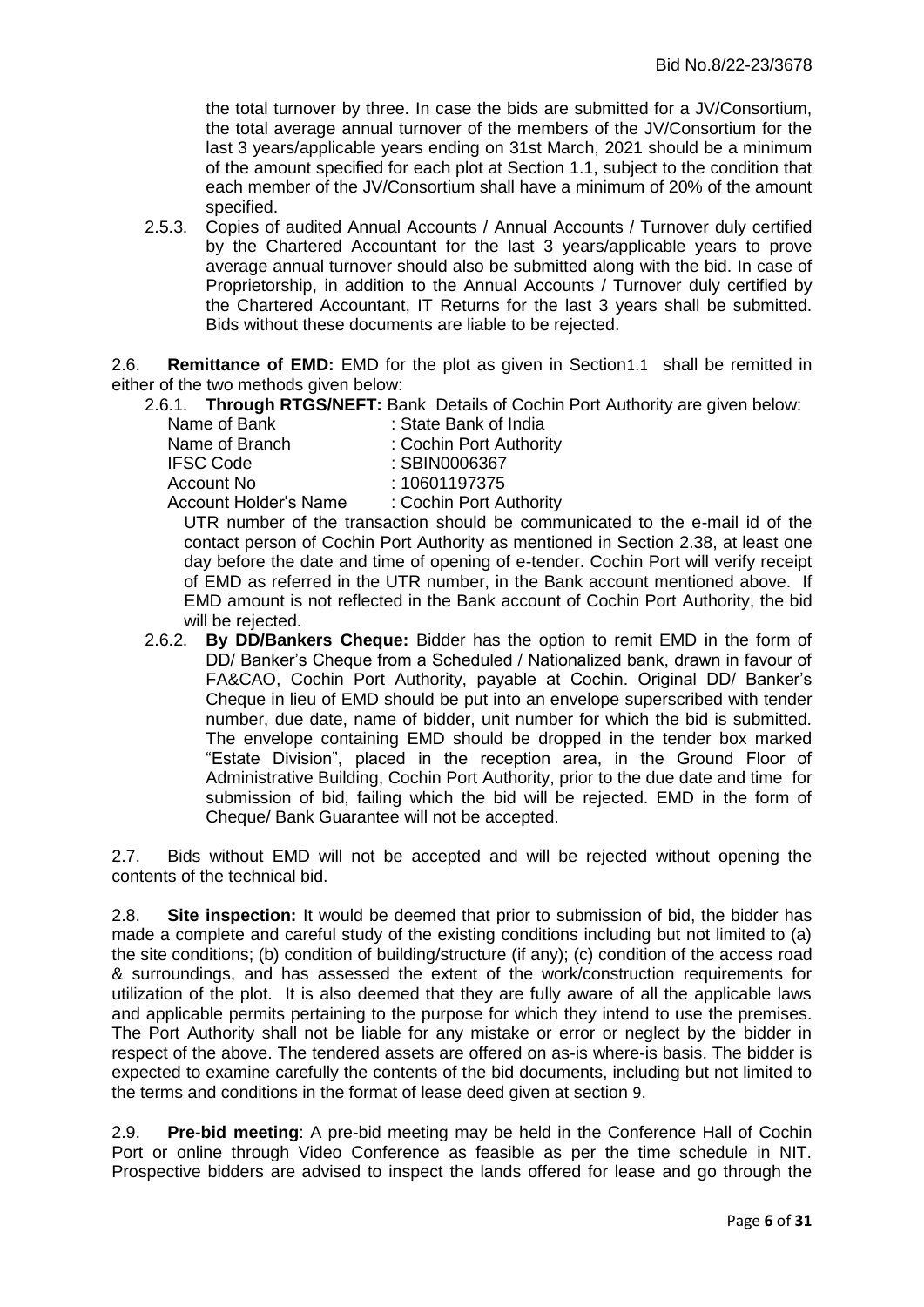terms and conditions of bid. Should there be any discrepancy in or any doubt or obscurity as to the meaning of any of terms and conditions of the bid documents or as to anything to be done or not to be done by the bidders or any clarification or if any additional information is needed by the bidders, these shall be set forth in writing and submitted to the Secretary, Cochin Port Authority, well in advance of the date fixed for the Pre-bid meeting. Prospective bidders are advised to attend the pre-bid meeting to present their queries for clarification. The clarifications provided will be hosted on the websites of Cochin Port Authority, MSTC and CPP. Separate public notice or advertisement will not be given for changes made in the tender document based on pre-bid queries. Queries received after pre-bid meeting will not be answered.

2.10. **Undertaking:** The bidder should submit an undertaking as per Section [8](#page-18-0) of the tender document. The undertaking should be downloaded and printed in a clearly readable form in A4 size sheet of paper. The printed undertaking should be duly filled, signed and stamped as token of acceptance of terms and conditions of the bid, and should be scanned and uploaded in the e-bid portal [https://www.mstcecommerce.com/auctionhome/kopt](https://www.mstcecommerce.com/auctionhome/kopt%20/indexcpt.jsp) [/indexcpt.jsp.](https://www.mstcecommerce.com/auctionhome/kopt%20/indexcpt.jsp) Any bid without the above is liable to be rejected.

2.11. **Language of the bid**: The bid submitted by the bidder and all correspondence and documents relating to the bid exchanged by the bidder and the Cochin Port Authority shall be in **English language**. Any printed literature, other than in English language shall be accompanied by an English translation, in which case, for purpose of interpretation of the bid, the English translation shall govern.

2.12. The Bidder is expected to examine all instructions, forms, terms, and conditions in the bid document. Failure to furnish all information or documentation required in the Bid documents may result in the rejection of Bid.

2.13. The bidder should furnish details about their proposed activities in the land and their current business through Cochin Port Authority (if any) along with the bid. The bids will be qualified for next stage only after perusal of the above details and if the proposed activities in the land (s) are acceptable to Cochin Port Authority. If the activities proposed by the bidder are not acceptable to Cochin Port Authority, the bid will be rejected.

2.14. The bidder should not submit their offer with any conditions / counter conditions anywhere in the bid document. The conditional bids, if any, shall be considered as nonresponsive and shall be summarily rejected.

2.15. E-bid cannot be accessed after the due date and time mentioned in this Bid Notice unless extended further with due notice in the website.

2.16. Unit of Measure (UoM) is indicated in the e-bid Floor. Price quoted should be in Indian Rupees for the total area indicated in the e-bid floor/bid document.

2.17. **Amendment of Tender Document:** Cochin Port Authority, for any reason, whether at its own initiative or in response to query from prospective bidders, may modify the Tender document by an amendment, at any time, 5 days prior to the due date of submission of the tender.

2.17.1. Any amendments issued will be hosted in the websites where original NIT/Tender document was published at least 5 days prior to the due date of submission of the tender. Bidders shall verify if any such amendment/ modifications have been issued in the websites before submitting their tender and shall take cognizance of amendments and include such amendments in their submission. Communication about such amendments will not be sent to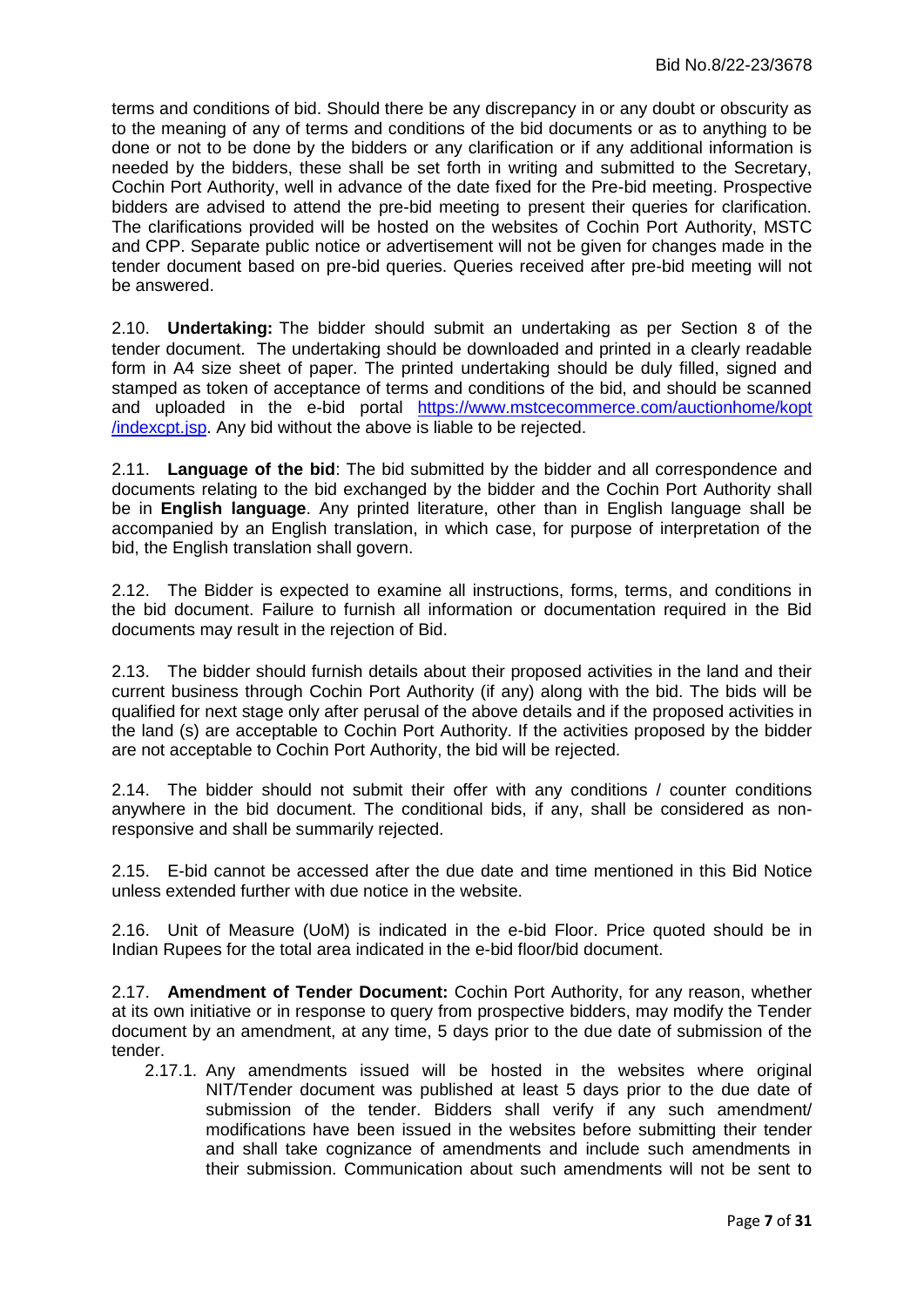individual bidders. In any case amendments/ modifications if any, shall be binding on the bidder.

2.17.2. Cochin Port Authority may at their discretion extend deadline for the submission of tenders to enable prospective bidders to take the amendment into account while preparing the tender.

#### 2.18. **Submission of Bid:**

- 2.18.1. EMD should be submitted as per section [2.6](#page-5-0) of this tender document.
- <span id="page-7-0"></span>2.18.2. For Technical bid, soft copies of the following documents are to be uploaded:
- 2.18.2.1.Undertaking as per format given in Section [8](#page-18-0)
- 2.18.2.2. Copies of Profit and Loss statement/ Balance Sheets/auditor's report/annual report/ Annual Turnover duly certified by the Chartered Accountant/ IT Returns for the past 3 years ending March, 2021.
- 2.18.2.3.GST registration certificate and PAN in favour of the bidder.
- 2.18.2.4.Board resolution/Power of Attorney in favour of person authorized to sign the bid document and to execute the lease deed.
- 2.18.2.5.Document defining the constitution or legal status of the bidder.
- 2.18.2.6.In the case of JV/Consortium, the above documents for the JV/Consortium Members and JV/Consortium agreement as per format given at Section [10](#page-28-0).
- 2.18.2.7.Section [6](#page-16-0)[Profile of Bidder& Details of the project proposed](#page-16-0) will be displayed online at the time of submission of e-tender. Same shall be filled online itself.
- 2.18.3. Price Bid: Format of price bid is given in Section [11](#page-30-0). It should be filled online by the bidder.

2.19. The bidders are required to submit both Technical bid & Price bid in **'e-bid' mode**  only on <https://www.mstcecommerce.com/auctionhome/kopt/indexcpt.jsp> before the due date and time fixed for opening of technical bid.

2.20. Disclosure / indication of the Price (s) in the Technical Bid may be avoided and shall not be part of the price bids which have been submitted separately.

2.21. Technical Bid will be opened at the date and time given in section [1.8.](#page-2-2) This is not a public event.

2.22. To assist in the examination, evaluation and comparison of bids, Cochin Port Authority may ask bidder, individually for clarification of their bid. The request for clarification and the response shall be sent through e-mail, but no change in price or substance of the bid shall be sought, offered or permitted.

2.23. **Determination of Responsivenes**s: The bid which does not satisfy the MQC shall summarily be rejected and shall not be considered for further evaluation. The Port will scrutinize the bids to determine whether the bid is substantially responsive to the requirements of the bid documents. For the purpose of this clause, a substantially responsive bid is one which inter-alia conforms to all the terms and conditions of the bid documents without any deviation or reservation.

2.24. Price bid of the bidders who are found qualified after evaluation of technical bid will be opened and H1 bid received from among the price bid will be taken as the floor price for e-auction. Date & time of e-auction will be intimated separately. E-auction will not be conducted in case of receipt of only one valid bid for the plot.

2.25. Highest bid received from among the Price bid / e-auction will be considered as the H1 bid for the plot concerned.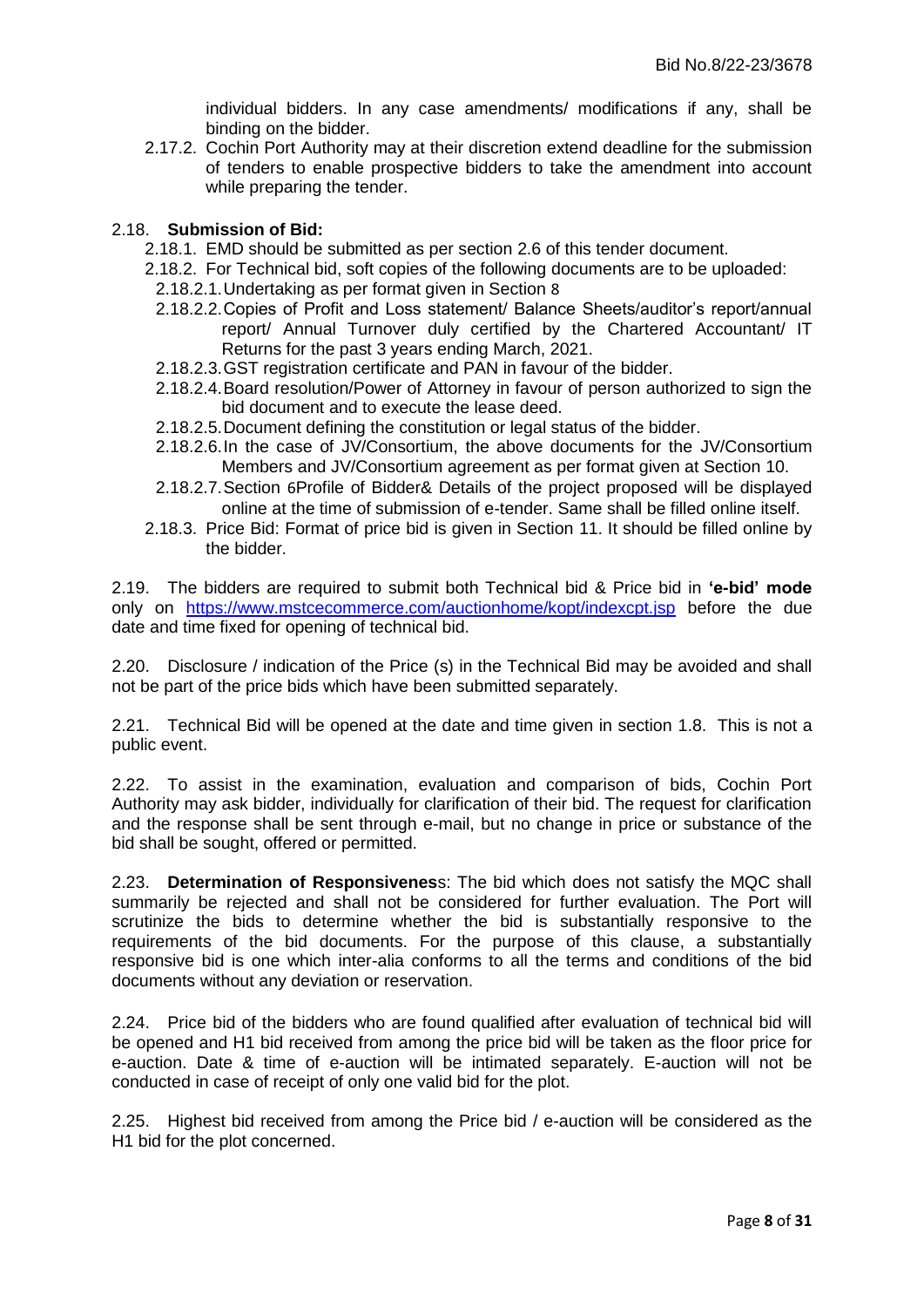2.26. Canvassing in connection with the bid is strictly prohibited and the bids of such bidders who resort to canvassing will be liable for rejection.

<span id="page-8-3"></span>2.27. **Evaluation and comparison of bids**: Only such bids, as determined to be substantially responsive to the requirements of the bid documents will be evaluated. Other non-responsive bids will be rejected. The Port's decision on this shall be final, conclusive and binding.

<span id="page-8-2"></span>2.28. **Acceptance of Bid**: Cochin Port Authority does not bind itself to accept the H1 bid or any bid and reserves the right to accept any bid in part or to reject any bid or all bids without assigning any reasons whatsoever. Cochin Port Authority reserves the right to annul the biding process at any time prior to award of lease without assigning any reason thereof. Incomplete bids or bids not in the prescribed format and with corrections not attested shall be liable for rejection.

2.29. Cochin Port Authority will not take responsibility for any technical difficulties encountered by the bidder in participating in the e-bid.

<span id="page-8-1"></span>2.30. **Validity of Bid**: The bid shall remain valid for a period of 180 days from the date of opening of technical bid. Cochin Port Authority may request the bidders to extend the period of validity for a specific period. The request and response thereto shall be made in writing/email. The bidder will have the option to refuse the request without forfeiting their EMD. However, in the event of the bidder agreeing to the request, they will not be permitted to modify the bid.

2.31. **Refund of EMD:** The EMD(s)of disqualified bidders will be refunded immediately after completing technical evaluation of the tender.EMD of unsuccessful bidders will be refunded after completing the E-auction of the respective plot. The EMD of successful bidder will be refunded on remittance of Security Deposit, upfront payment and depreciated cost of building (if applicable).

- 2.31.1. No interest will be paid on the EMD from the date of its receipt until it is so refunded.
- 2.32. **Forfeiture of EMD:** The EMD shall be forfeited under the following circumstances:
	- 2.32.1. If the price quoted in the price bid is not above the Reserve Price for the land.
	- 2.32.2. In the event of the bidder withdrawing / modifying his bid before the expiry of bid validity of 180 days from the due date of the tender or as extended pursuant to Sectio[n2.30.](#page-8-1)
	- 2.32.3. Failure to pay Security Deposit, upfront payment (if applicable) and depreciated cost of building (if applicable)within the stipulated/extended time, upon issue of pre-acceptance letter.

2.33. **Award of lease**: Cochin Port Authority shall award the lease to the bidder whose offer is substantially responsive to the bid document and has been determined to be the highest evaluated bid subject to section [2.28.](#page-8-2) Cochin Port Authority reserves the right to accept the bid in part or to accept bid of different bidder for each line item of the price schedule.

2.34. **Notification of Award**: Cochin Port Authority will notify the successful bidder, in writing, that his bid has been accepted, through Pre-acceptance letter.

## <span id="page-8-0"></span>2.35. **Applicable Payments**:

## 2.35.1. **Lease Rent:**

The successful bidder should pay the Upfront Lease Rent as quoted in the tender within 60 days of issue of pre-acceptance letter. The successful bidder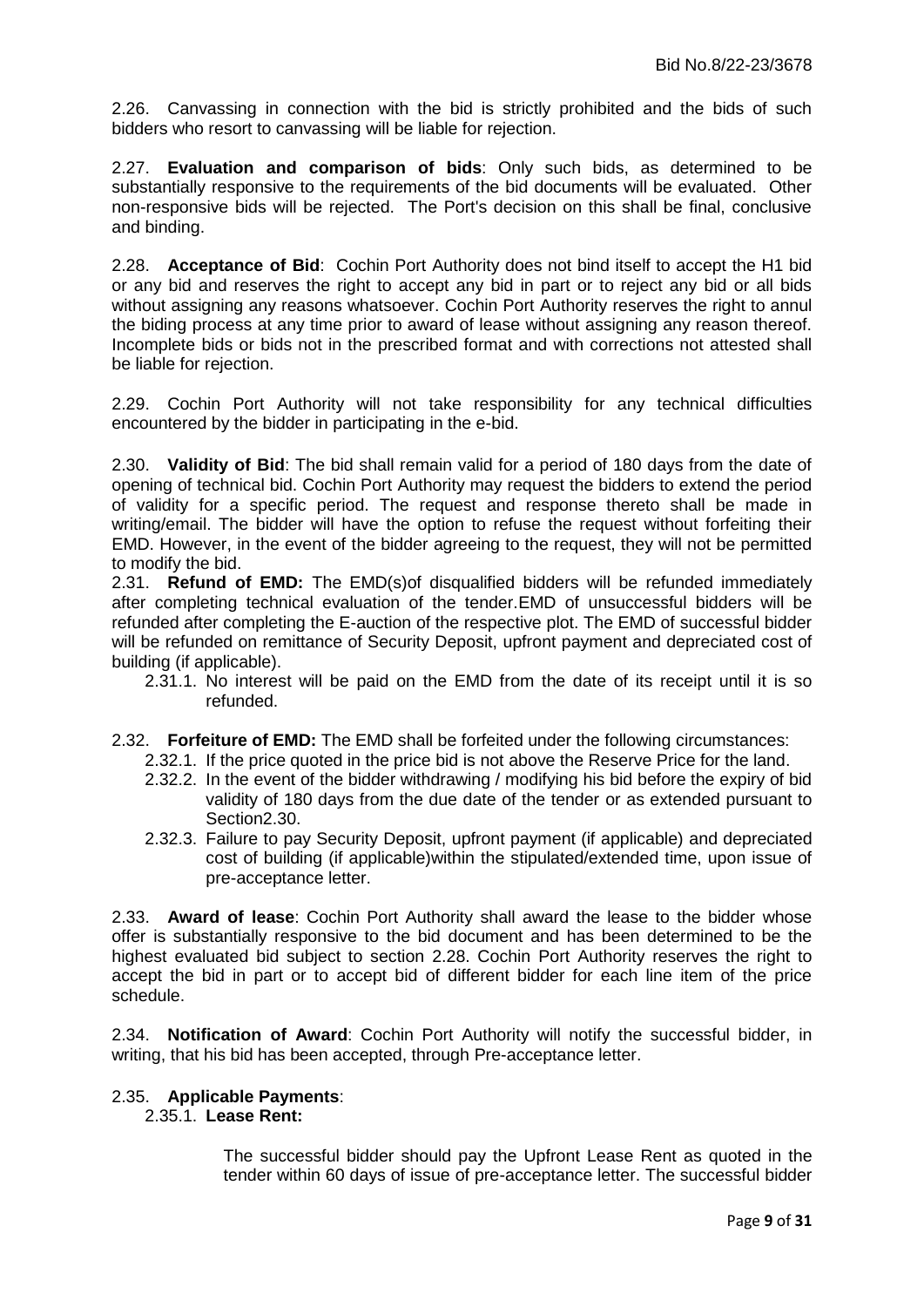shall also pay during the term of lease yearly nominal lease rent @ Re.1 per Sq m per year. Taxes as applicable are to be paid extra for the payments.

#### 2.35.2. **Security Deposit:**

The successful bidder should pay two years' nominal lease rent  $@$  Re.1 per Sq m per year, as non-interest bearing refundable Security Deposit for the duration of the lease within 60 days of issue of pre-acceptance letter. The Security Deposit so paid shall be refundable without interest, after adjustment of any dues including but not limited to any arrears of lease rent or other amounts due to the Lessor and/or damages to the Premises, at the time of handing over vacant possession of the leased premises on the expiry or termination of the Lease.

2.35.3. **Depreciated Cost of Building/Structure:** In case there is existing building/structure in the allotted land, the successful bidder, in addition to the payments mentioned above, should remit value of all the building/structures in the land as at Section 1.1. The lessee, on paying the depreciated cost/ valuation by the valuer/Cochin Port of the building/structures, shall enjoy ownership rights of the buildings, and shall be free to remove the building/structures from the site, if required with the approval of the Port, except otherwise specified. The lessee shall be liable to pay the applicable property tax for the building/structures to the Municipal Corporation/Panchayat including arrears, if any, for the past period.

2.36. **Extension of time for payments:** Extension of time up to one month for remitting the payments, if requested by the successful bidder, shall be granted subject to payment of applicable penal interest as per the SoR of Cochin Port (presently 15% per year) by the successful bidder. Granting subsequent extension of time for remitting the payments is at the sole discretion of Cochin Port. Allotment order shall be issued, normally within 15 days of remittance of applicable payments.

2.37. Mode of Payment: All payments to Cochin Port Authority shall be made through epayment or by Demand Draft drawn in favour of the FA& CAO, Cochin Port Authority, from State Bank of India or any of its subsidiaries/ Nationalized Banks/ Scheduled Banks.

Bank Details of Cochin Port Authority for e-payment State Bank of India, Cochin Port Trust Branch A/c No.10601197375, IFSC Code – SBIN0006367.

<span id="page-9-0"></span>2.38. Contact Person of Cochin Port Authority

Sri. Jimmy George, Sr.Dy.Traffic Manager, Cochin Port Authority. Phone Number-04842582201 Email id: [jimmygeorge@cochinport.gov.in](mailto:jimmygeorge@cochinport.gov.in) 

Sri. Rajesh Pillai, Asst. Estate Manager (i/c), Estate Division, Cochin Port Authority. Phone Number-04842582127 Email id: [rajeshpillai@cochinport.gov.in](mailto:rajeshpillai@cochinport.gov.in)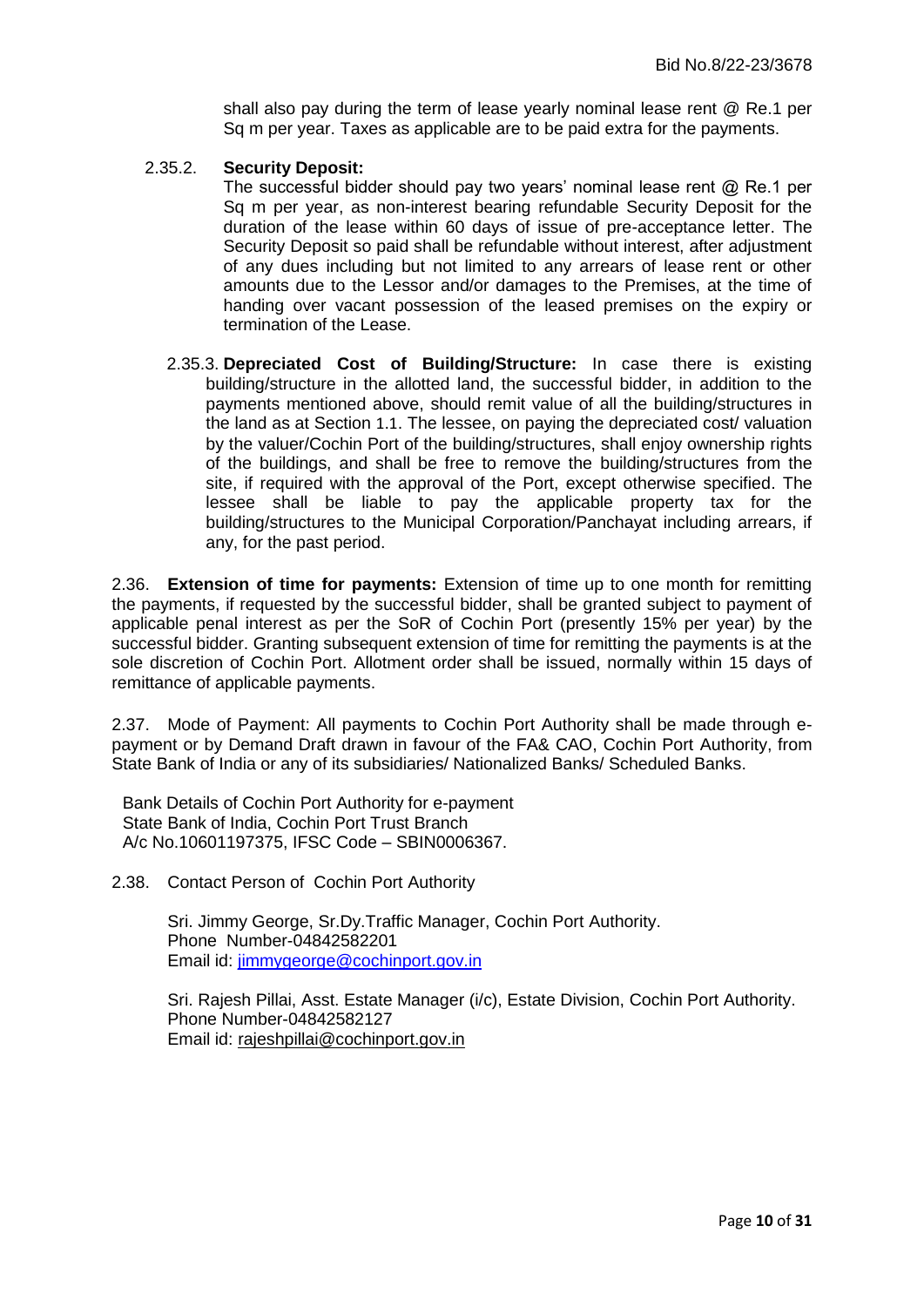## <span id="page-10-0"></span>**3. Instructions on e–bidding procedures**

3.1. This e-bid of Cochin Port Authority is executed through the service provider M/s MSTC Ltd., 1<sup>st</sup> Floor, BSNL CTO Building, Opp. Kerala State Secretariat, Mahatma Gandhi Rd., Statue, Thiruvananthapuram-695001.

- 3.1.1. Bidders are required to register themselves online withhttps://www.mstcecommerce.com/auctionhome/kopt/indexcpt.jspby following the link:- Port Lease Property $\rightarrow$  CoPT $\rightarrow$  Registration  $\rightarrow$  Register as Bidder → Filling in details and creating own user-id and password→ Submit. The bidder shall pay Rs.1,000/- +GST to MSTC as registration charge. Validity of the registration will be one year. The bidder can extend the validity by paying the above/modified charge per year.
- 3.1.2. During registration with MSTC, the following information shall have to be furnished by the bidder. Those mentioned therein as "mandatory", shall have to be necessarily provided in the respective fields.
- 3.1.2.1. Name of the bidder
- 3.1.2.2. PAN of the bidder
- 3.1.2.3. GST Registration Certificate
- 3.1.2.4. Address of the bidder
- 3.1.2.5. e-mail id of the bidder / authorized representative
- 3.1.2.6. Mobile No. of the bidder / authorized representative
- 3.1.2.7. Status of the bidder (proprietor, partnership firm, company, joint venture, others (to specify, if others)
- 3.1.2.8. Fax No. of the bidder / authorized representative (optional)
- 3.1.2.9. Land Phone No. of the bidder / authorized representative (optional)

3.2. Bidders will receive a system generated mail confirming their registration in the mail id which the bidder has provided at the time of filling in the registration form. This email should be forwarded to the contact persons of MSTC mentioned in section [3.24.](#page-13-0)

3.3. Bidder will receive a unique registration number and password to log-in to MSTC eauction site. At this stage, bidders who are in possession of Digital Signature Certificate are eligible to participate in the e-auction process.

3.4. The bidders should have a valid digital signature certificate (at least class-II) issued by any of the valid Certifying Authorities to participate in the e-bid. Bidders are required to obtain the same at their own cost and arrangement prior to participation in the instant bid. Bidders are advised to obtain digital signature certificate and to complete the registration process well in advance and submit their bid keeping sufficient time in hand. They are advised not to wait till last minute to submit their bid.

3.5. In case of any clarification, bidders are advised to contact MSTC at the contact address given section [3.24,](#page-13-0) before the scheduled time of the e–bid.

3.6. Only after registration, the bidder(s) can submit bids electronically. Submission of technical bid as well as Price bid has to be done by electronic bidding through the internet.

3.7. Bidders are to make their own arrangement for bidding from a PC connected with internet. Neither Cochin Port nor MSTC shall be responsible for making such arrangement.

3.8. Both price bid & technical bid are to be submitted online at <https://www.mstcecommerce.com/auctionhome/kopt/indexcpt.jsp>

3.9. System Requirements :

- 3.9.1. Windows7 /Windows8 Operating system
- 3.9.2. IE-10 or above internet browser
- 3.9.3. Signing type digital signature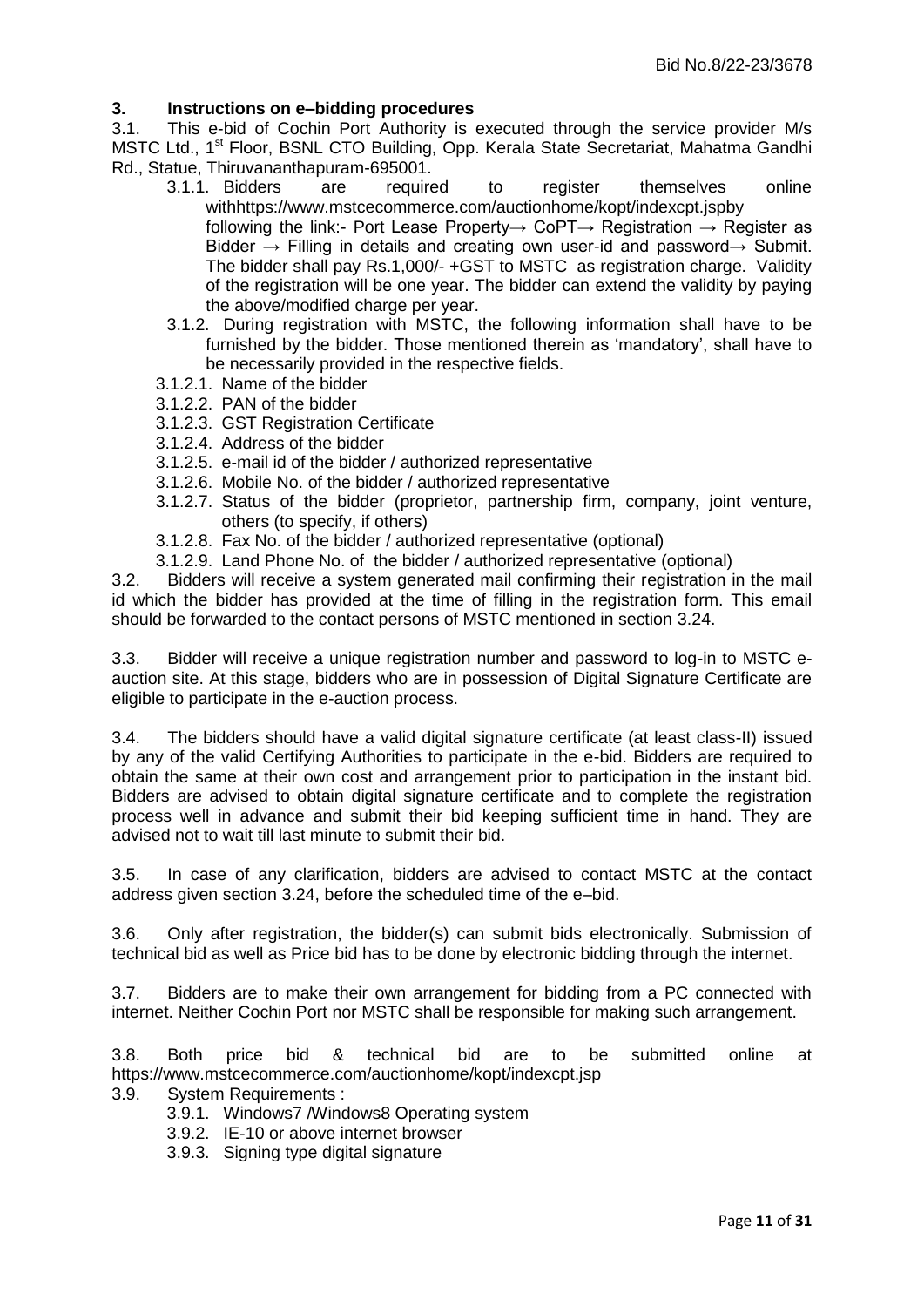3.9.4. JRE Software to be downloaded and installed in system. To enable ALL active X controls and disable "use pop up blocker" under Tools-Internet Optionscustoms level.

3.10. Any notice/addendum/extension notice/corrigendum to the bid would also be hosted in the e-biding portal of MSTC under the "Notification" Link. Such documents will also be uploaded in Cochin Port Authority Website.

3.11. After remitting EMD as stated in section [2.6,](#page-5-0) the bidder should login to the e-Biding portal of MSTC and shall submit bid online by filling in required information, including payment particulars. Also, the bidder shall indicate correctly the relevant details pertaining to the remittance of the payment and mode thereof in the specified field of the online bid form.

3.12. Bidders should furnish their Bank Account details, IFSC Code of Bank etc. at the time of remittance of EMD to make the process of refund/release of EMD.

- 3.13. Submission of online Bid.
	- 3.13.1. The bidder(s) who have remitted EMD can only submit their technical bid and Price Bid through internet in MSTC website.
	- 3.13.2. Follow the links: [https://www.mstcecommerce.com/auctionhome/kopt/](https://www.mstcecommerce.com/auctionhome/kopt/%20indexcpt.jsp) [indexcpt.jsp→](https://www.mstcecommerce.com/auctionhome/kopt/%20indexcpt.jsp) Port Lease Property → CoPT→ Login →Click for Auctions→ Stage I Bid Submission→ Live-auctions →Selection of the live event→ Technical and Price Bids
	- 3.13.3. The bidder should allow running Java Encryption Applet by accepting the risk and clicking on run. This exercise has to be done twice immediately after clicking on the Technical bid. If this application is not executed, the bidder will not be able to save/submit their bid and will get the error messages.
	- 3.13.4. After filling in the Common Terms (Commercial Specifications), bidder should click "save" for recording their Commercial bid. Then the bidder shall upload supporting documents by clicking on "Attach Docs" link. Then the link for Technical Bid would be activated and the bidder should click on "save" for recording their Technical bid subsequently. Once the same is done, the Price Bid link becomes active and the same has to be filled in and then bidder should click on "save" to record their price bid. Once both the Technical bid & Price bid are saved, the bidder can click on the "Submit" button to register their bid.

3.14. All correspondence to the bidder(s) after participation in the bid shall be sent by email only during the process till finalization of bid. Hence, the bidders are required to ensure that their email ID provided is valid and updated at the stage of their registration with MSTC (Service Provider). Bidders are also requested to ensure that their DSC (Digital Signature Certificate) remains valid during all stages of e-bidding.

3.15. Uploading of documents: Bidders are advised to use "Attach Docs" link in the bidding floor to upload documents in document library. Multiple documents can be uploaded. Maximum size of single document for uploading is 4 MB. For further assistance, instructions of Vendor Guide are to be followed in the e-bid portal.

3.16. A bid can be edited and documents can be uploaded any number of times before the final submission of bid (i.e., before clicking on Sign & Encrypt). Once the bid is submitted by clicking on Final Submission, further editing is not allowed. However, deletion of the bid, followed by resubmission of the bid, with no additional amount of EMD and cost of bid, is allowed up to the closing time of the bid.

3.17. After the closing time of the tender, no bid will be accepted by the system. Hence, bidders are advised to make final submission of their bids well within time.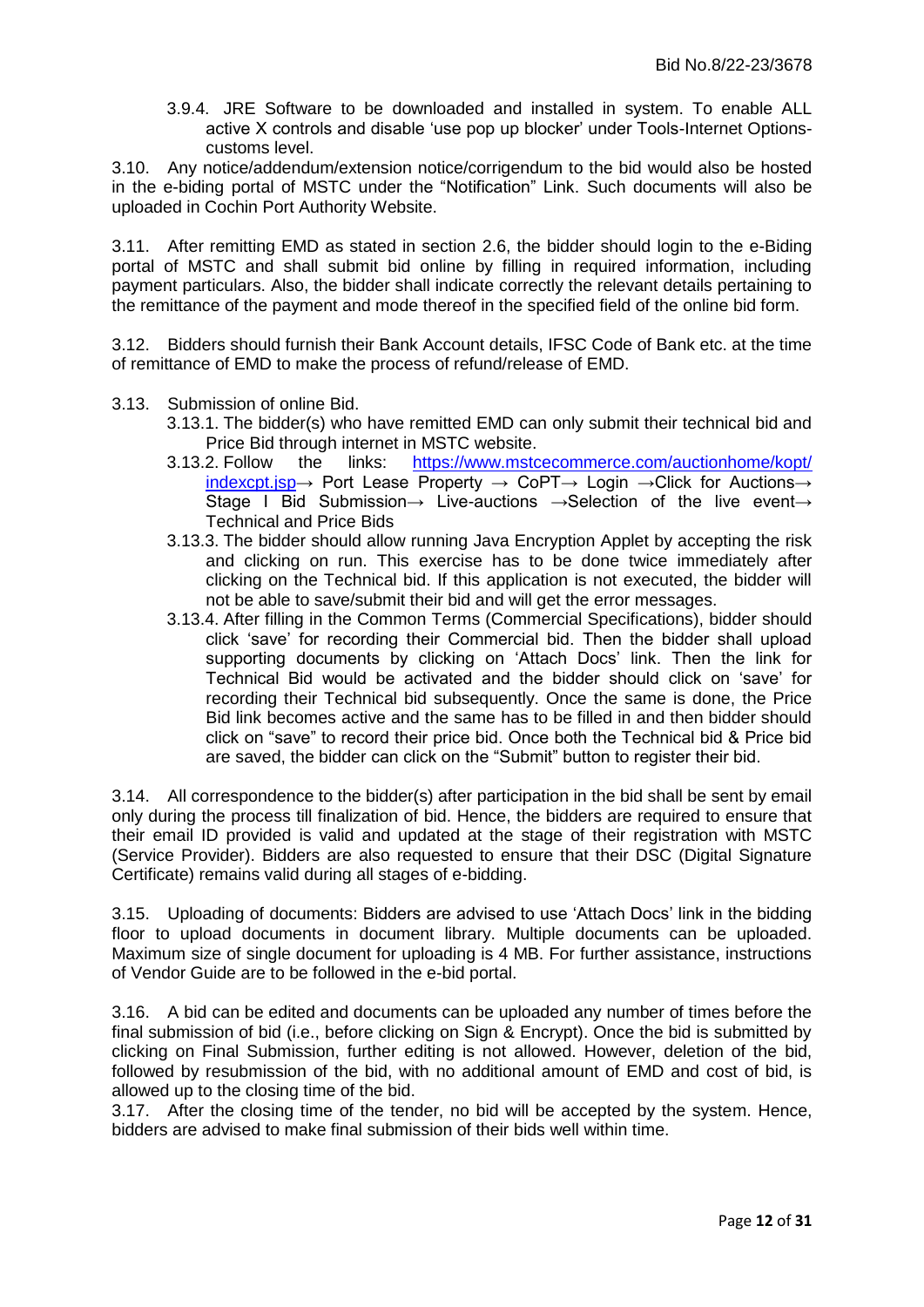3.18. In all cases, bidders should use their own ID and Password along with Digital Signature at the time of submission of their bid.

3.19. During the entire e-bid-cum e-auction process, the bidders will remain completely anonymous to one another and also to everybody else.

3.20. The e-bid floor shall remain open from the pre-announced date & time and for such duration as mentioned above.

3.21. All electronic bids submitted during the e-bid process shall be legally binding on the bidder.

3.22. Format for [Profile of Bidder& Details of the project proposed](#page-16-0) as given in section [6](#page-16-0) of this tender document will be displayed online at the time of submission of e-bid. Same shall be filled online itself. In addition to the above, the documents mentioned in section [2.18.2](#page-7-0) should be uploaded in the e-tender portal.

- 3.23. Bidding process
	- 3.23.1. Reserve Price of the Upfront Lease Rent for the plot shall be displayed by the system on-screen in the Price Schedule format.
	- 3.23.2. Then the bidder shall quote the Upfront Lease Rent he is willing to pay for the tendered plot. The quoted amount shall be greater than the "Reserve Price".
	- 3.23.3. Immediately, the system shall display the quoted Upfront Lease Rent, with taxes extra thereon.
	- 3.23.4. No hard copy of filled in format of the price schedule shall be entertained.
	- 3.23.5. After the closing date of bid submission, technical bids of the tenders received will be opened by Port as per the schedule in the tender notice/ corrigendum. Subsequently, price bids of the qualified bidders will be opened by the Port at a later date after completing the technical evaluation. Technical bid opening as well as price bid opening are done electronically and is not a public event. Hence the bidders cannot witness the bid opening process.
	- 3.23.6. After completing the price bid opening, e-auction shall take place at a later date with the H-1 price bid as the floor price for e-auction. Date and time of eauction will be intimated to the qualified bidders by e-mail in advance. The bidders can participate in the e-auction, which is however, not mandatory. It is mandatory to have DSC for the qualified bidders to participate in e-auction.
	- 3.23.7. In case a bidder does not participate in the e-auction, his only bid will be that given in the Price Schedule format.
	- 3.23.8. E-auction will not be conducted in case of receipt of only one valid bid for the plot.
	- 3.23.9. The bidder which has given the highest bid after considering price given in the Price Schedule and that obtained through e-auction amongst all the bidders shall be treated as the successful bidder subject to Sectio[n2.27](#page-8-3)[&2.28.](#page-8-2)
	- 3.23.10. All taxes, as may be applicable from time to time shall be payable extra over the final bid amount.
	- 3.23.11. During e-auction, a willing bidder shall get time to submit bid or improve the same as may be desired until the closing time is over.
	- 3.23.12. In case of submission of any bid within eight minutes immediately before closing time of e-auction, the system will allow further bid by any other technically qualified bidders for the next eight minutes from the time of submission of last online bid. This will go on till no bid is received within eight minutes of the last bid received. Once the period of eight minutes without any bid is over, the bidding will be automatically closed and no further bidding will be allowed by the system.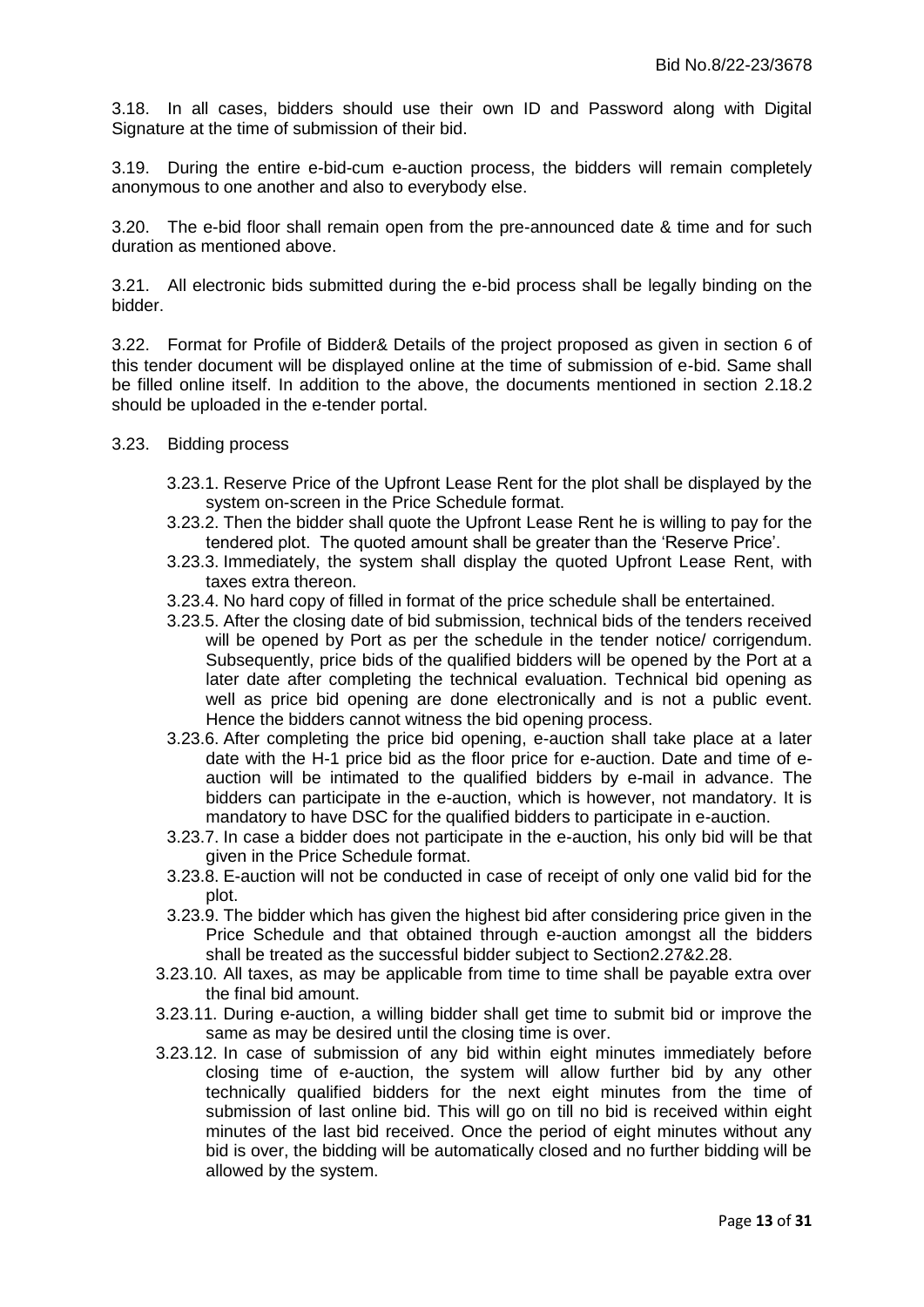## <span id="page-13-0"></span>3.24. Contact Person of MSTC

Dy. Manager, MSTC, 1<sup>st</sup> Floor, BSNL CTO Building, Mahatma Gandhi Rd., Opp. Kerala State Secretariat, Statue, Thiruvananthapuram, Kerala 695001 Phone Number- 0471-2574257 8884600700 Email id: [skrajendran@mstcindia.co.in](mailto:skrajendran@mstcindia.co.in)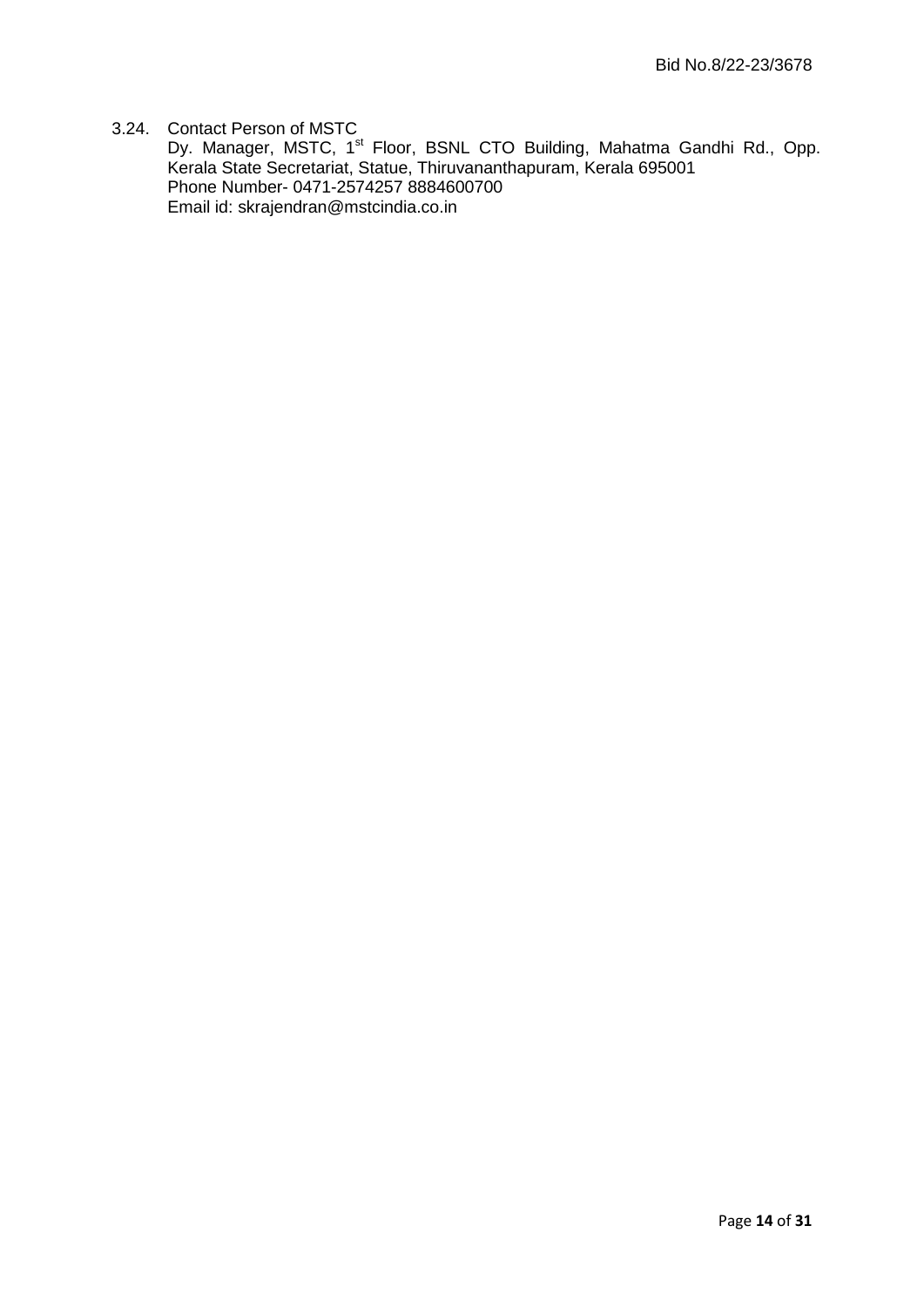#### <span id="page-14-0"></span>**4. General conditions of lease**

4.1. Applicable Acts and directives: This lease shall be governed by the provisions of the Major Port Authorities Act, 2021, Indian Ports Act, 1908, Policy Guidelines for Land Management by Major Ports, 2015 and all directives issued by the Government of India from time to time. It shall be binding upon the Lessee to comply with all such directives issued by the Government of India and communicated by the Lessor.

<span id="page-14-1"></span>4.2. Lease Period: The lease period shall be 30 years, from the date of handing over of possession OR after 30 days from the date of receipt of allotment order by the successful bidder, whichever is earlier. Acknowledgement receipt of the Postal Dept. / Track Order of the Speed Post of the Postal Dept./ personal receipt shall be considered for proof of receipt of allotment order. If the handover of the land is delayed due to reasons attributable to the Port, lease period will commence from the actual date of hand over.

4.3. Handing over of leased premises: Sketches and area given are approximate and there may be marginal variations. A joint survey (if required), will be conducted after remitting payments as per the pre-acceptance letter. If any variations are noticed in the extent of area, all the payments have to be regulated as per the actual area. Allotment Order will be issued to the successful bidder for the actual extent of land. The successful bidder shall take over the land within 30 days from receipt of the allotment order subject to para [4.2.](#page-14-1)

4.4. Execution and Registration of lease deed: Execution and Registration of lease deed: The Lessee shall execute and register the lease deed within six (6) months from the date of handing over of the leased premises by the Lessor, failing which the allotment will be liable to be cancelled. However, delays beyond the control of the lessee in execution and registration of the lease deed, explained to the satisfaction of the Secretary, Cochin Port, shall be excluded from the above six (6) months. Format of lease deed is given in section [9.](#page-19-0) Lease deed shall be executed and registered through payment of applicable stamp duty and registration charges of the Government of Kerala at the cost of the successful bidder/lessee.

4.5. Tender document and all correspondences part of agreement: Tender submitted by the successful bidder and all the correspondence exchanged between the Lessor and the Lessee shall form part and parcel of the lease agreement and shall be binding on both the parties. Until a formal lease deed is executed, the letter of allotment and the tender submitted by the successful bidder along with all the correspondence exchanged between the Cochin Port and successful bidder shall constitute a binding contract.

4.6. The lessee shall not underlet or otherwise sublease the leased premises or the building (s)/structure (s) erected or to be erected thereon or any part thereof, except when the business model is based on subletting, as prescribed by the Policy Guidelines for Land Management by Major Ports (PGLM), 2015, and as approved by the Board of Major Port Authority for Cochin Port. In cases where the business model is based on subletting, no subletting fee shall be levied. Any sub-lease of the leased premises or any part thereof or of the building to be erected thereon or any part thereof, otherwise, shall be treated as unauthorized and shall make the lease liable for termination/cancellation.

4.7. Permission for individuals to bid for leases as and when warranted. They should submit copy of Aadhar card/Voters ID Card& PAN along with the bid, and copies of IT Returns for the last 3 years for proof of Financial Eligibility Criteria.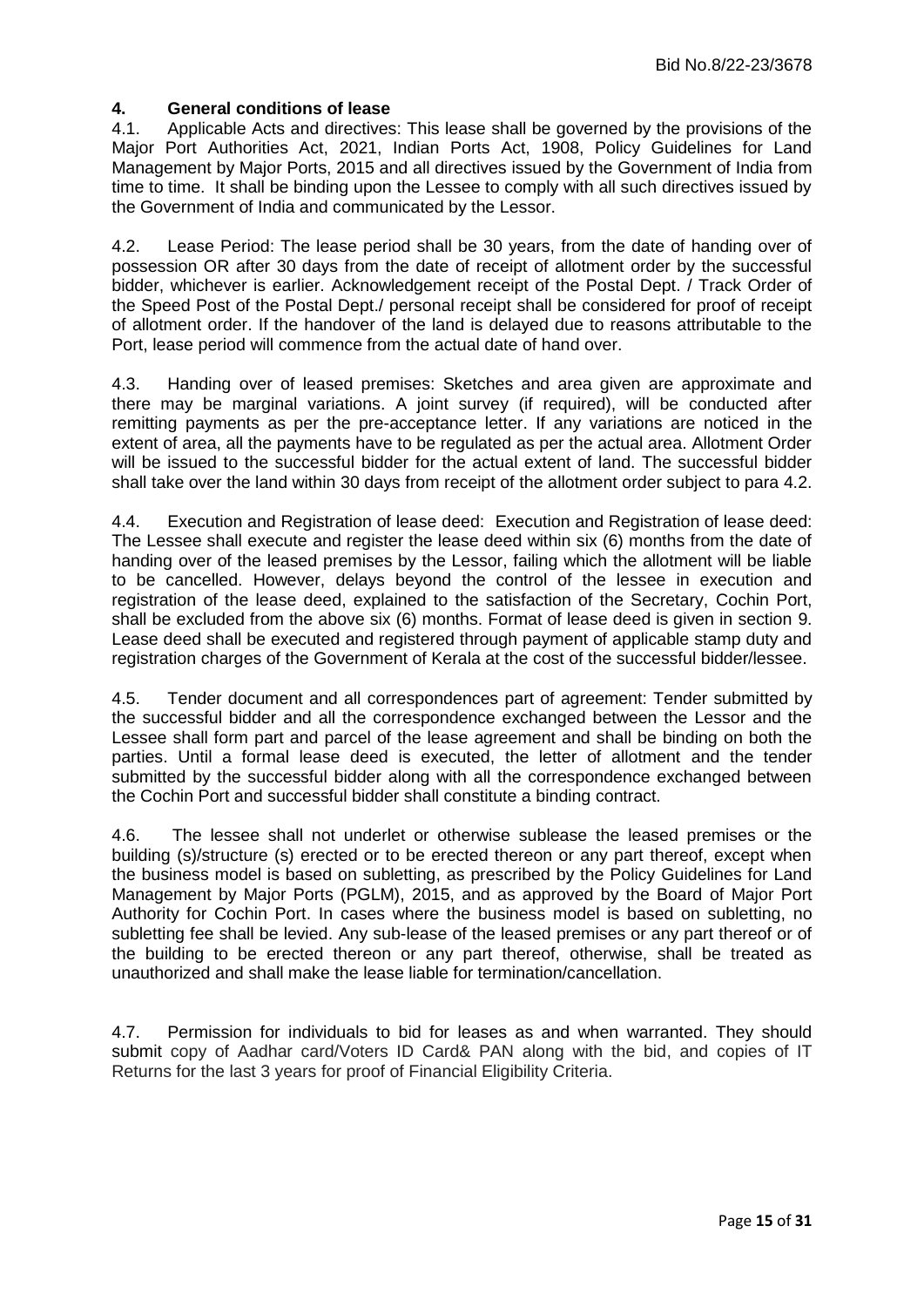## **5. Special Conditions**

<span id="page-15-0"></span>5.1. The successful bidder should bear the cost of infrastructure required for the power connectivity to their premises.

5.2. All plans for the development of leased premises shall be got approved by the Competent Authority of the Civil Engineering Department of the Lessor. The plan should also be got approved by the Local Authority concerned before commencement of any work. The successful bidder shall obtain all statutory clearances as may be required as per law from the concerned department before execution / commissioning of the project/activities.

5.3. The successful bidder shall follow all safety norms as may be prescribed by the Competent Authority.

5.4. The successful bidder shall strictly follow the environmental regulations, and proper environmental/Pollution control safeguards as per law must be incorporated in the design and implementation of the project.

5.5. Successful bidder shall maintain the existing drains if any in the plot properly as per lease condition or provide new drains with the approval of Cochin Port.

5.6. The successful bidder should maintain the leased plot clean, tidy and hygienic during the entire period of lease.

5.7. The successful bidder shall take adequate precautions against fire hazards during the entire period of lease.

5.8. The successful bidder should ensure proper disposal of all wastage generated in the leased premises during the lease period.

5.9. The successful bidder should keep a harmonious relationship with nearby occupants/lessees, and shall take adequate precautions against any anti-social activities during the entire period of lease.

5.10. All the conditions mentioned in the draft lease deed format attached at section[-9](#page-19-0) shall be binding on the successful bidder.

5.11. The successful bidder shall utilize the land for the purpose for which it is allotted within 2 years from the date of taking over/allotment of the site. If the lessee fails to utilize the land within such period, the lessor at its discretion shall be entitled to either terminate the lease, or at the request of the lessee, extend the period of construction subject to the lessee paying additional 50% of the normal lease rent payable as per the then prevailing SoR for the extended period. However, the Lessee is free to propose stage wise construction, and if approved by the lessor, such construction period can be counted for utilization of land stage wise. If the lessee fails to abide by the timelines of such stage wise construction, the lessor at its discretion shall be entitled to either terminate the lease or at the request of the lessee, extend the period of construction subject to the lessee paying additional 50% of the normal lease rent payable as per the then prevailing SoR for the extended period for the portion of the land on which the construction is delayed.

5.12. The premises offered on lease for 30 years under this tender comprises of 8 units of Type "V" departmental quarters in two blocks known as the "Pilot Quarters" of Cochin Port. The buildings were constructed during 1978 and each have double storey with concrete roofing. The site is situated in the notified Heritage Zone at Fort Kochi, within 100m to 300m radius from the St. Francis Church, wherein only restricted development is permitted. The building plan for the site has to be in full compliance with Heritage Zone Regulations issued by the authorities from time to time. Also the proposed plot is situated in CRZ-II area. The bidder is expected to understand the requirements and restrictions fully before bidding for the tender. The Port Authority shall not be liable for any dispute arising in future due to non compliance of such instructions by the successful bidder.

5.13. The area will be handed over to the successful bidder in "as is where is" condition. The successful bidder shall have to develop and maintain the area in a neat and tidy manner. The plot is leased primarily for construction of a hotel and for business connected with hospitality activities since large number of foreigners are visiting and staying at Fort Cochin every year.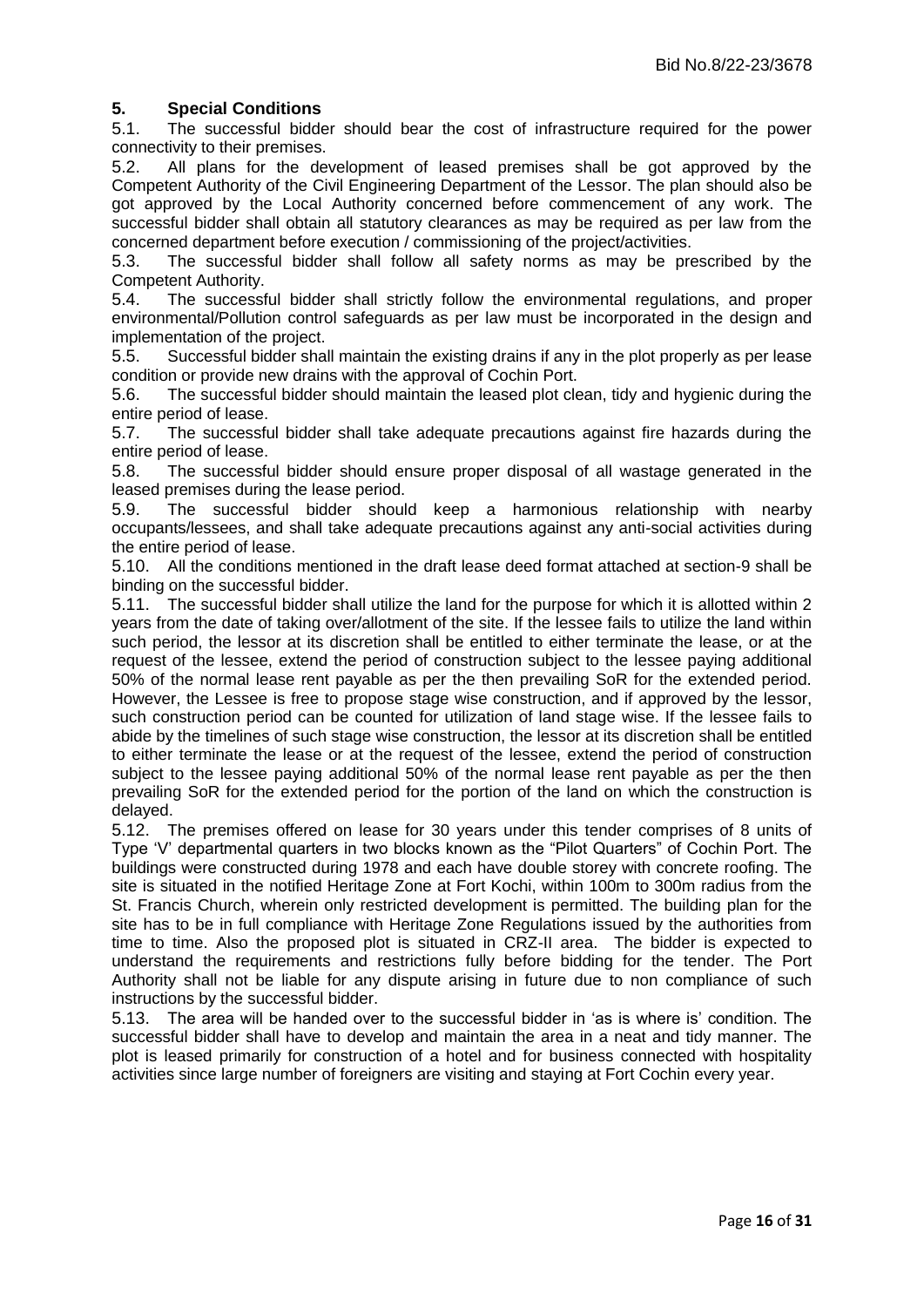<span id="page-16-0"></span>

| 6. | Profile of Bidder& Details of the project proposed |
|----|----------------------------------------------------|
|----|----------------------------------------------------|

| (To be filled up online)                               |  |
|--------------------------------------------------------|--|
| Name of the bidder                                     |  |
| Address for communication                              |  |
| Address of local/ branch office if any                 |  |
| Date of incorporation and commencement of business     |  |
| Parent Company, if any                                 |  |
| <b>PAN Number</b>                                      |  |
| <b>GST Registration Number</b>                         |  |
| Brief description of the bidder, including years of    |  |
| Operations of the existing business, the extent it     |  |
| involves/is dependent on Port based activities, etc.   |  |
| Details of existing business, if any, in the Port with |  |
| details of cargo handled (attach Separate              |  |
| sheet/document, if required)                           |  |
| Details of the existing business of the bidder         |  |
| Past experience of the bidderin implementing,          |  |
| operation and management of                            |  |
| similar projects (details of project)                  |  |
| Annual Turnover for the past 3 years                   |  |
| 2018-19                                                |  |
| 2019-20                                                |  |
| 2020-21                                                |  |
| Brief description of the project for which the land is |  |
| proposed to be leased(attach separate                  |  |
| sheet/document, if required)                           |  |
| If there is any tie-up with foreign companies,         |  |
| please furnish the details                             |  |
| Brief details of structures proposed to be             |  |
| erected/constructed                                    |  |
| Likely date of commissioning of the facility           |  |
| Requirement of power (approx) (in MW)                  |  |
| Requirement of water (approx) (in KL)                  |  |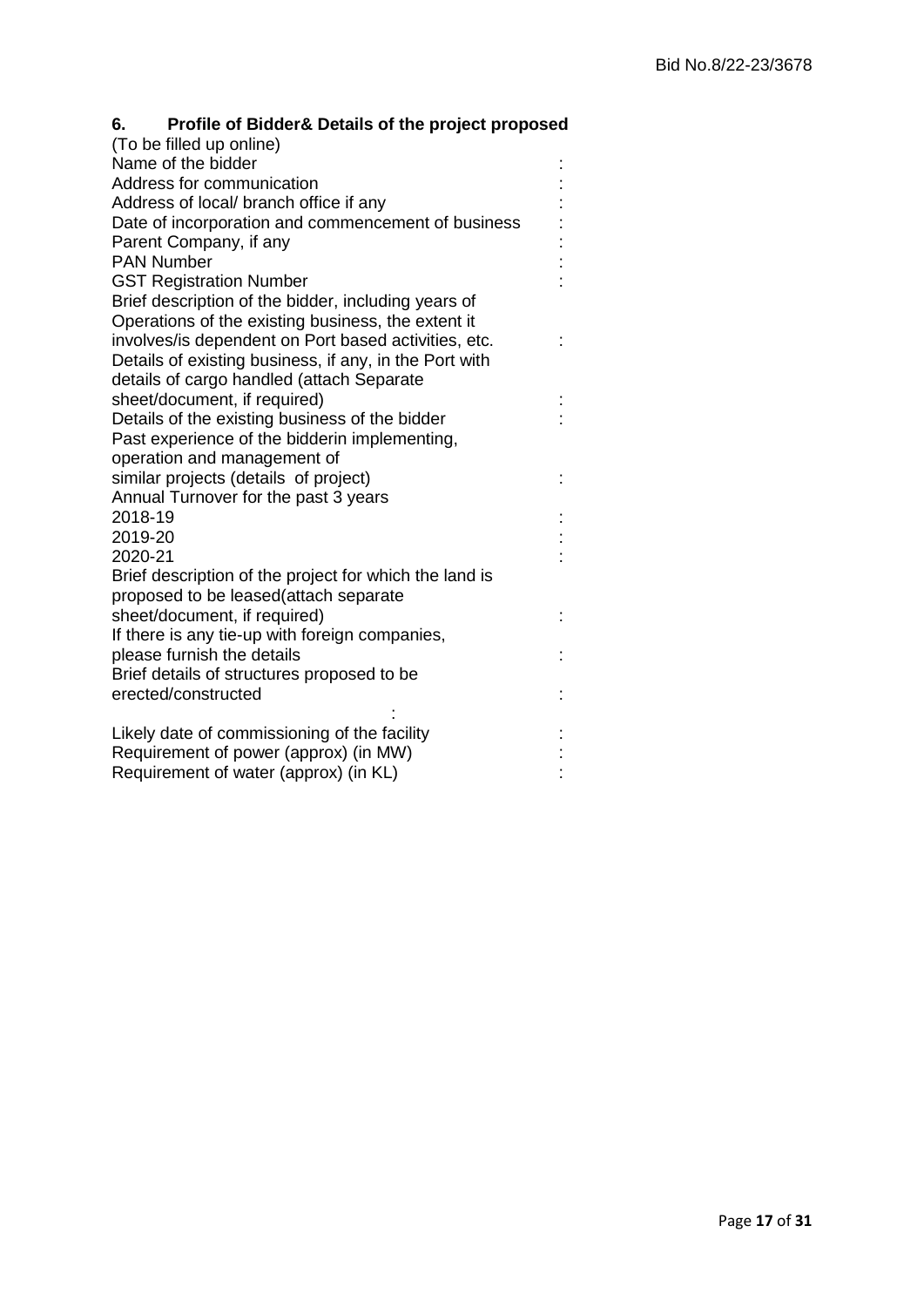## <span id="page-17-0"></span>**7. Location sketch**

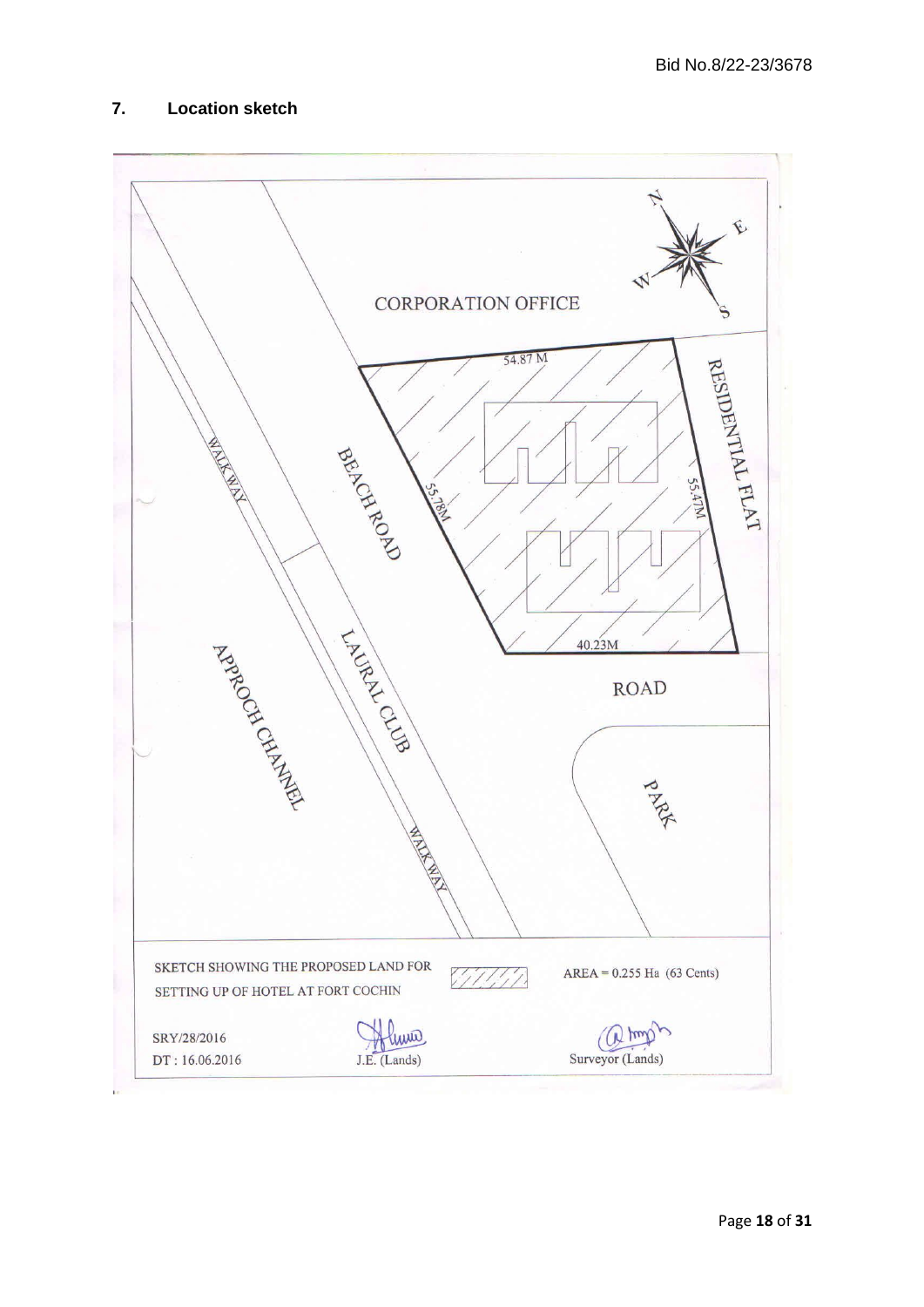## <span id="page-18-0"></span>**8. Format of Undertaking by the bidder**

(To be downloaded, filled, signed with seal, scanned and uploaded in the e-tender portal)

- 1. I/We, the contract in the contract of bidder) having examined the Tender Document No. [MSTC/TVC/COCHIN PORT TRUST/8/WILLIGDON ISLAND/22-23/3678\)](#page-0-0) and fully understood its content hereby submit the tender for allotment of real estate asset tendered by Cochin Port, on "as is where is" basis through tender-cum-auction.
- 2. I/We accept all the terms & conditions of the Tender Document including its addendum, corrigendum and replies to the pre bid queries.
- 3. I/We have deposited requisite Earnest Money for the said tender as per procedure mentioned in the tender document.
- 4. I/We do hereby confirm that no changes have been made in the tender document downloaded and submitted by us for the tender.
- 5. I/We do hereby undertake that I/we have not made any payment or illegal gratification to any person/authority connected with the bidding process of tender so as to influence the bidding process and have not committed any offence under the PC Act in connection with the bid.
- 6. I/We have submitted copies of the required documents as mentioned in the tender document
- 7. I/We have quoted the Upfront Lease Rent payable, above the Reserve Price.
- 8. I/We/ any of the consortium members have not been debarred by the Central / any State Government or Quasi-Government Agency or PSU in India.
- 9. I / We understand that Cochin Port reserves the right to accept or reject any tender and to annul the tendering process and reject all tenders at anytime without any liability or any obligation for such acceptance, rejection or annulment without assigning any reason thereof.
- 10. I / We hereby undertake that we will abide by the decision of Cochin Port in the matter of examination, evaluation and selection of successful bidder and shall refrain from challenging or questioning any decision taken by Cochin Port in this regard.

Name & Signature of the bidder with office seal

Date

**Witness** 

| S.No. | Name | Address | Signature |
|-------|------|---------|-----------|
|       |      |         |           |
|       |      |         |           |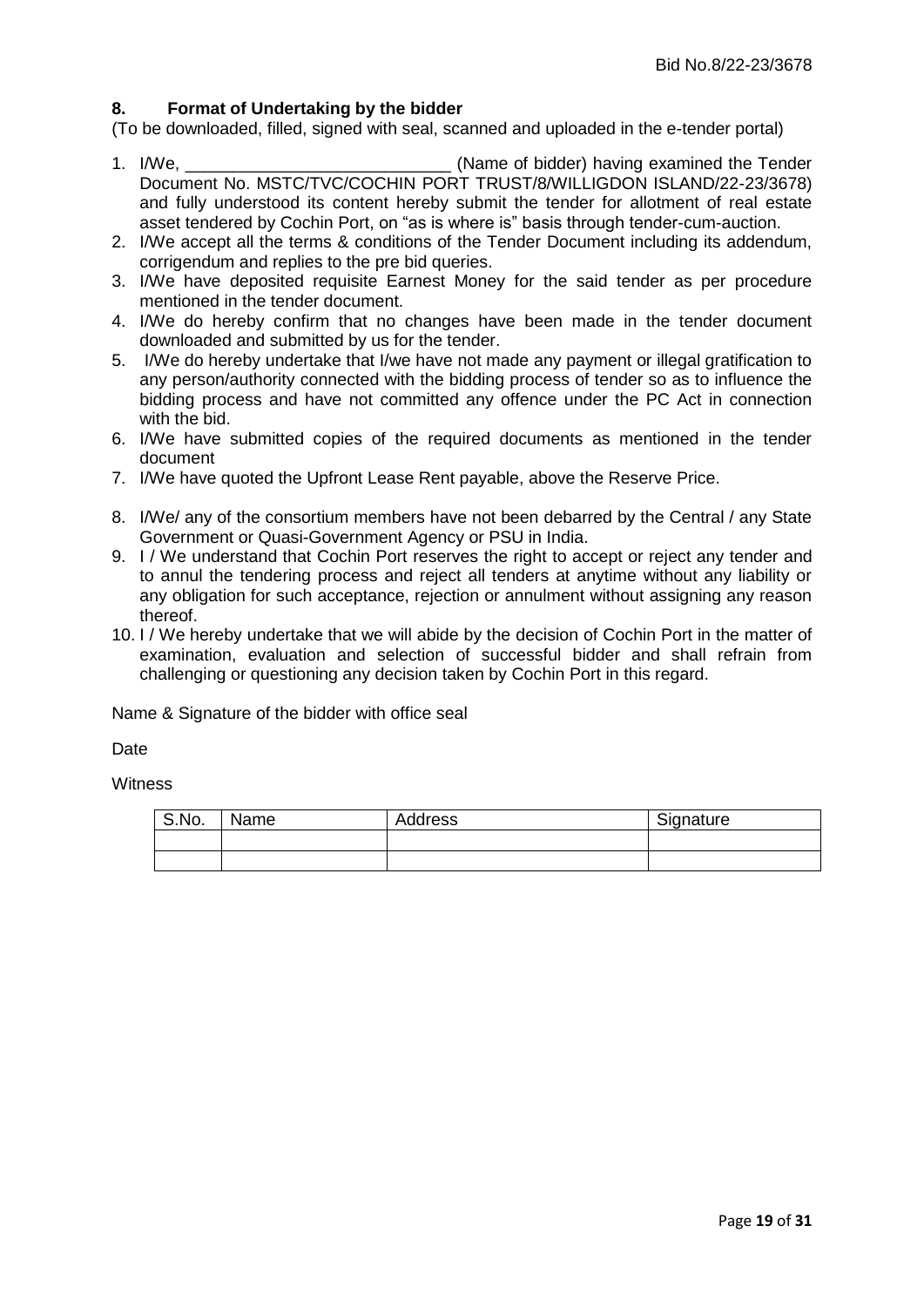## <span id="page-19-0"></span>**9. Format of Lease Deed**

## **Upfront Leases**

THIS DEED OF LEASE is made on the …………….. day of ……………….. Two thousand and ……………………. (…./../20--) BETWEEN THE BOARD OF MAJOR PORT AUTHORITY FOR COCHIN PORT known as COCHIN PORT AUTHORITY, a Body corporate under the Major Port Authorities Act, 2021, having its Administrative office at Willingdon Island, Cochin–682 009, having PAN-AAALC1134F, represented by its ………………………………… Shri/Smt.…………………. Son/Daughter of……………………………………..aged…………. years residing at ................., ..................., Kerala State (hereinafter called "the Lessor") of the one part; AND…………………………………………………………………………………………………… …………………………..………………………………………………….. (hereinafter called "the Lessee") of the other part:

WHEREAS pursuant to Notice Inviting Tenders issued by the Lessor the Tender submitted by the lessee has been accepted by the Lessor and the Lessor has agreed to allot to the Lessee by way of lease the tendered premises on the terms and conditions herein contained.

NOW THEREFORE THIS DEED WITNESSETH that in consideration of the rent to be paid as herein provided and other terms and conditions on the part of the Lessee to be observed, the Lessor does hereby grant to the Lessee, a lease of ALL THAT piece of land containing by admeasurement………………………………………………………. or thereabouts, situated on ......................., which piece of land is more particularly described in the schedule hereunder written and for greater clearness delineated with the boundaries thereof in the plan annexed hereto (hereinafter referred to as the "leased premises") TO HOLD the same for the term of .......... (....... years from the …………………day of ……………… (month& year – i.e., the date of handing over of the land) to the …………… day of ………………(month & year), for the purpose(s) it is allotted ie. **Example 20** is the following purpose(s) it is allotted ie. conditions:-

**1.**

## a) **Lease Rent**

The Lessee has paid to the Lessor upfront lease rent for the lease of the leased premises an amount of Rs…………….(Rupees…………………..only) plus applicable taxes. The Lessee shall also pay the Lessor during the said term of lease, yearly nominal lease rent, clear of all deductions, of Rs…….(Rupees ……………. only) (calculated @ Re.1/- per Sq m per year) plus applicable taxes.**]**

#### b) **[Depreciated Cost of Building/Structure (if applicable)**

The lessee has paid depreciated cost of the existing building/structure of area of ........in the land of Rs......... (Rupees ........................................................ only).(as applicable when the existing/previous lessee is not the successful bidder/lessee).

## c) **Security Deposit**

The Lessee has deposited with the Lessor as Security Deposit towards rent an amount of Rs…………… (Rupees………………………………………….only) equivalent to two years" nominal lease rent @ Re.1 per Sq m per year, the receipt of which the Lessor hereby acknowledges. The security deposit so paid shall be refundable without interest, after adjustment of any dues including but not limited to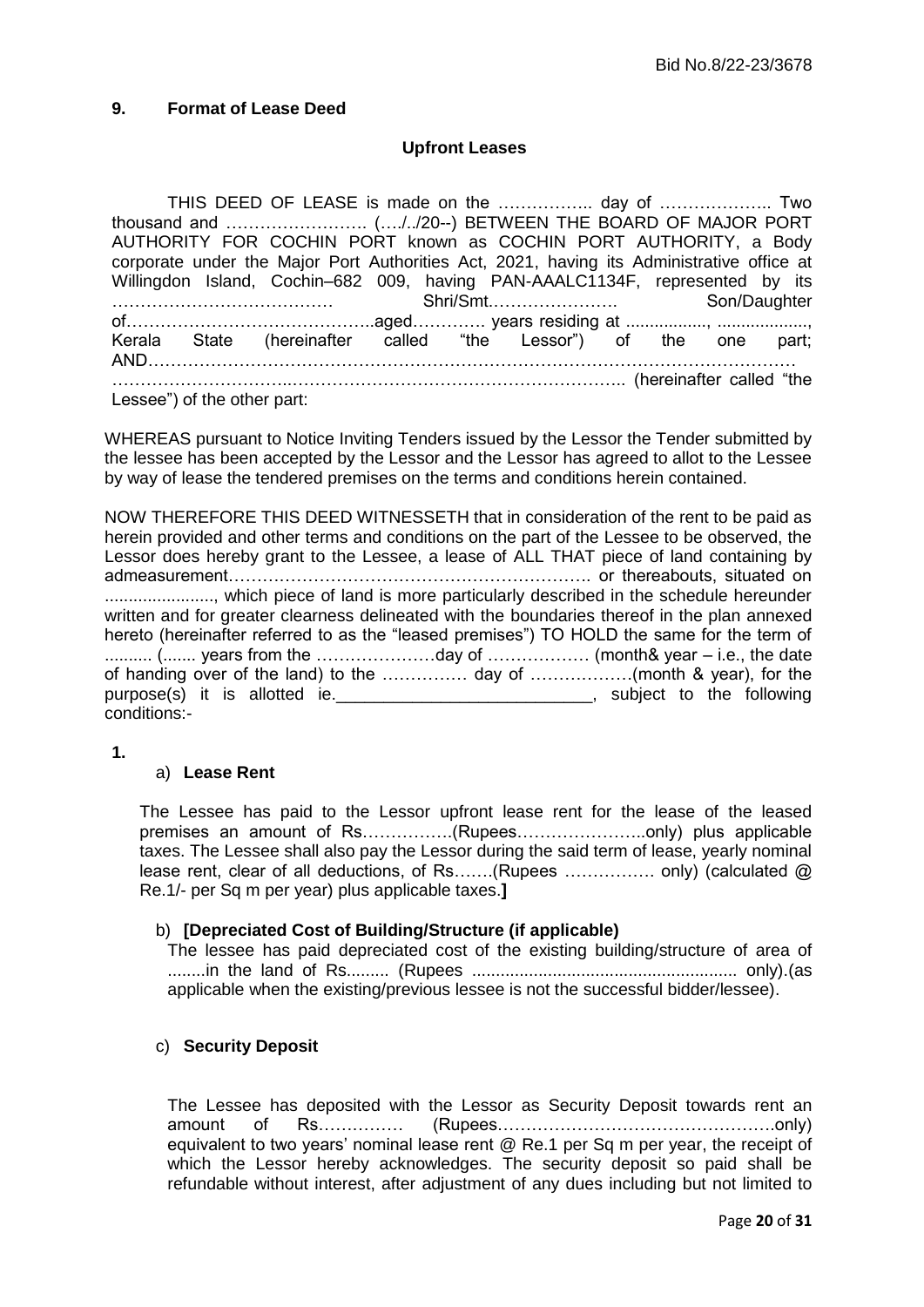any arrears of lease rent or other amounts due to the Lessor and/or damages to the Premises, at the time of handing over vacant possession of the leased premises on the expiry or termination or surrender of the Lease.

d) If the amount of Security deposit as above is equal to or more than Rupees One Crore, the lessee has the option to secure the same through Bank Guarantee (BG) valid for the lease period.

#### e) **Payment of Annual Lease Rent**

The Lessee shall pay to the Lessor the yearly nominal lease rent @ Re.1/- per sq m plus applicable taxes on or before 31st March of every year.**]**

- f) If the Lessee defaults in payment of the rent at any time, necessary adjustments shall be made by the Lessor from the amount of security deposit and the Lessee shall immediately make up the corresponding deficit in the security deposit.
- g) The Lessee shall from time to time and at all times during the said term pay and discharge all rates, taxes, charges, and assessments of every description now subsisting, including arrears if any, accrued or due before the …………………….(viz., the date of commencement of the term of the Lease), or which may at any time hereafter during the said term, be imposed, charged or assessed upon the leased premises hereby demised or the building existing/to be erected thereon, whether it be payable by the Lessor or the Lessee.
- h) The Lessee shall be bound to pay interest on all overdue payments from the date when the same becomes due at the rate as specified in the Scale of Rates for the time being in force and as revised from time to time, subject to a minimum of Rs.100/- (Rupees one hundred only) it being made clear that the liability for payment of interest shall not affect the other rights accruing to the Lessor on account of such defaults on the part of the Lessee.
- i) If the Lessee makes default in payment of the lease rent, electricity  $\&$  water charges, cargo and vessel related charges or any other dues to the Lessor under this Agreement or otherwise and/or interest as provided hereinbefore, the Lessor shall be entitled to terminate this agreement and cancel the lease forthwith. The Lessee shall thereupon forfeit all his/its rights hereunder and shall remain liable for any sum then due by the lessee and also for any loss, which may be caused to the Lessor by reasons of such default. The Lessor also reserves the right to disconnect electricity & water connection and stop all port related services to the Lessee in the event of nonpayment of any of the dues as stated above and the Lessee shall be solely responsible for any loss or damage arising out of this.
- j) The Lessee shall execute and register the lease deed at its cost through payment of applicable stamp duty and registration charges of the Government of Kerala within six (6) months from the date of handing over of the leased premises by the Lessor. However, delays beyond the control of the lessee in execution and registration of the lease deed, explained to the satisfaction of the Secretary, Cochin Port, shall be excluded from the above six (6) months.
- **2.**
- a) The Lessee shall use the leased premises only for the purpose(s) ie. The contract of the leased is the contract of the leased is the leased in the leased in the leased in the leased premises has been allotted/ leased, unless otherwise approved by the Lessor.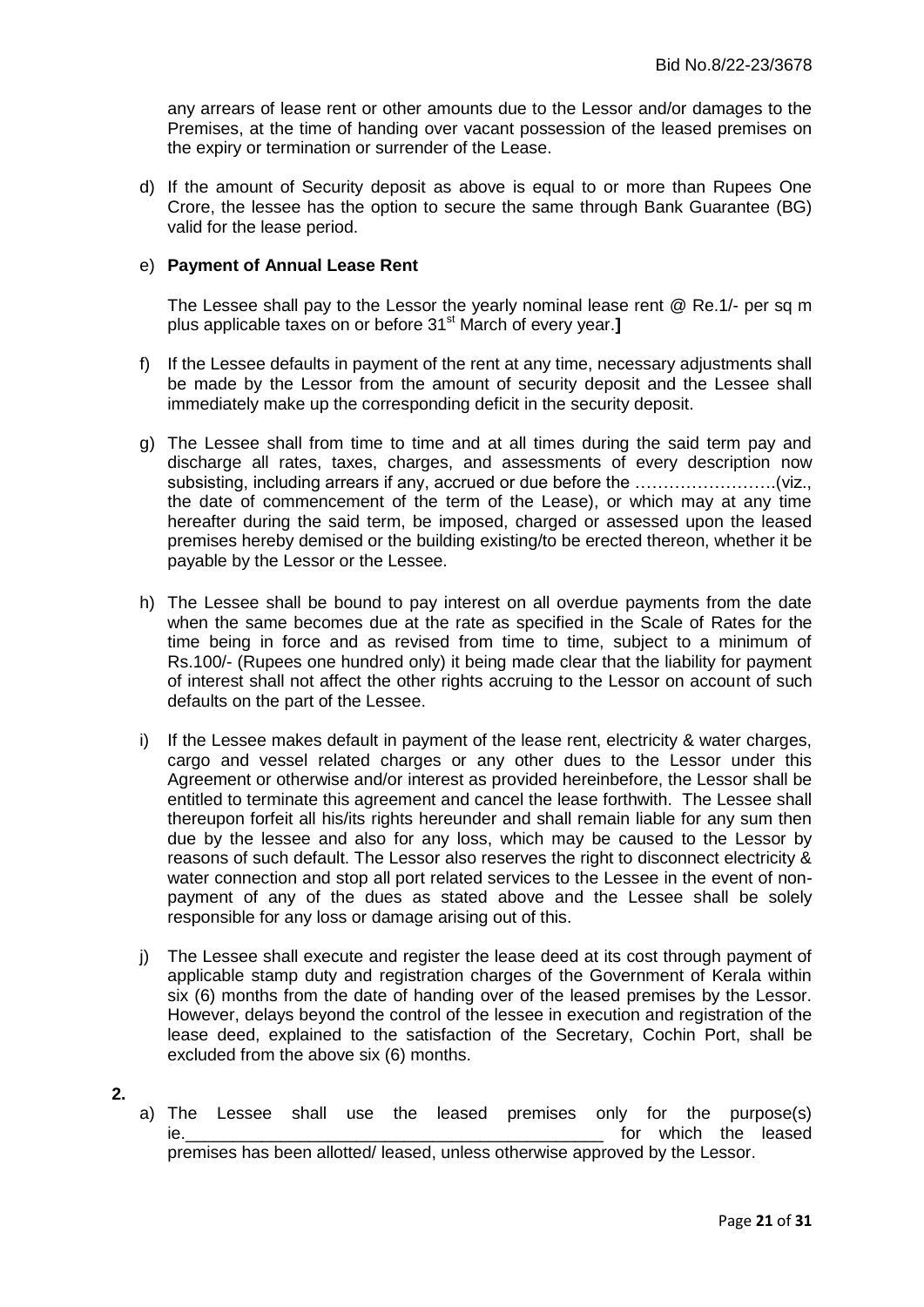- b) The Lessee shall not make any unnecessary excavation or remove or appropriate any minerals, mineral substances of any description, sand or clay, from the leased premises. Any such materials obtained from the leased premises should be placed or disposed of as directed by the Chief Engineer of the lessor or his/its authorized representative.
- c) The lessee shall utilize the land for the purpose for which it is allotted within 2 years from the date of taking over/allotment of the site. If the lessee fails to utilize the land within such period, the lessor at its discretion shall be entitled to either terminate the lease, or at the request of the lessee, extend the period of construction subject to the lessee paying additional 50% of the normal lease rent payable as per the then prevailing SoR for the extended period. However, the Lessee is free to propose stage wise construction, and if approved by the lessor, such construction period can be counted for utilization of land stage wise. If the lessee fails to abide by the timelines of such stage wise construction, the lessor at its discretion shall be entitled to either terminate the lease or at the request of the lessee, extend the period of construction subject to the lessee paying additional 50% of the normal lease rent payable as per the then prevailing SoR for the extended period for the portion of the land on which the construction is delayed.
- d) All plans for the development of leased premises shall be got approved by the Competent Authority of the Civil Engineering Department of the Lessor. The plan should also be got approved by the Local Authority concerned before commencement of any work. The successful bidder shall obtain all statutory clearances as may be required as per law from the concerned department before execution / commissioning of the project/activities.
- e) Building/structure(s) erected on the leased premises shall not be occupied until a completion/occupation certificate is obtained from the Civil Engineering Department of the Lessor.
- f) The Lessee shall have quiet and peaceful possession of the leased premises, subject to their fulfilling the terms and conditions contained herein.
- g) The Lessee shall utilise the maximum permissible area of the leased premises for the construction of structures/allotted purpose.If the Lessee does not or is not able to utilize the entire leased premises leased to him, the portion of the leased premises not required by him should be surrendered without any liability for payment of compensation. If the Lessee fails to adhere to the same or the Lessee does not surrender the unutilised portion of the leased premises the Lessor shall have the right to repossess, without any claim for compensation whatsoever, the whole or part of the portion of the leased premises left unutilized and use the same in any manner deemed expedient by the Lessor. In case there is any dispute regarding the extent of land that should be utilized for the construction/allotted purpose or the extent to be repossessed, the decision of the Board of the Lessor shall be final and binding.
- h) The Lessee shall not at any time without the previous consent in writing of the Lessor erect or suffer to be erected on the leased premises any building(s)/structure(s) other than those approved by the Lessor or make any alteration in the plan or elevation of the said buildings or use the leased premises for any purpose other than that approved by the Lessor.
- i) The Lessee shall obtain all statutory and mandatory clearances as may be required under law including environmental clearances from appropriate authorities, before execution/commissioning of the project and from time to time thereafter and also comply with all the norms as laid down by these statutory authorities.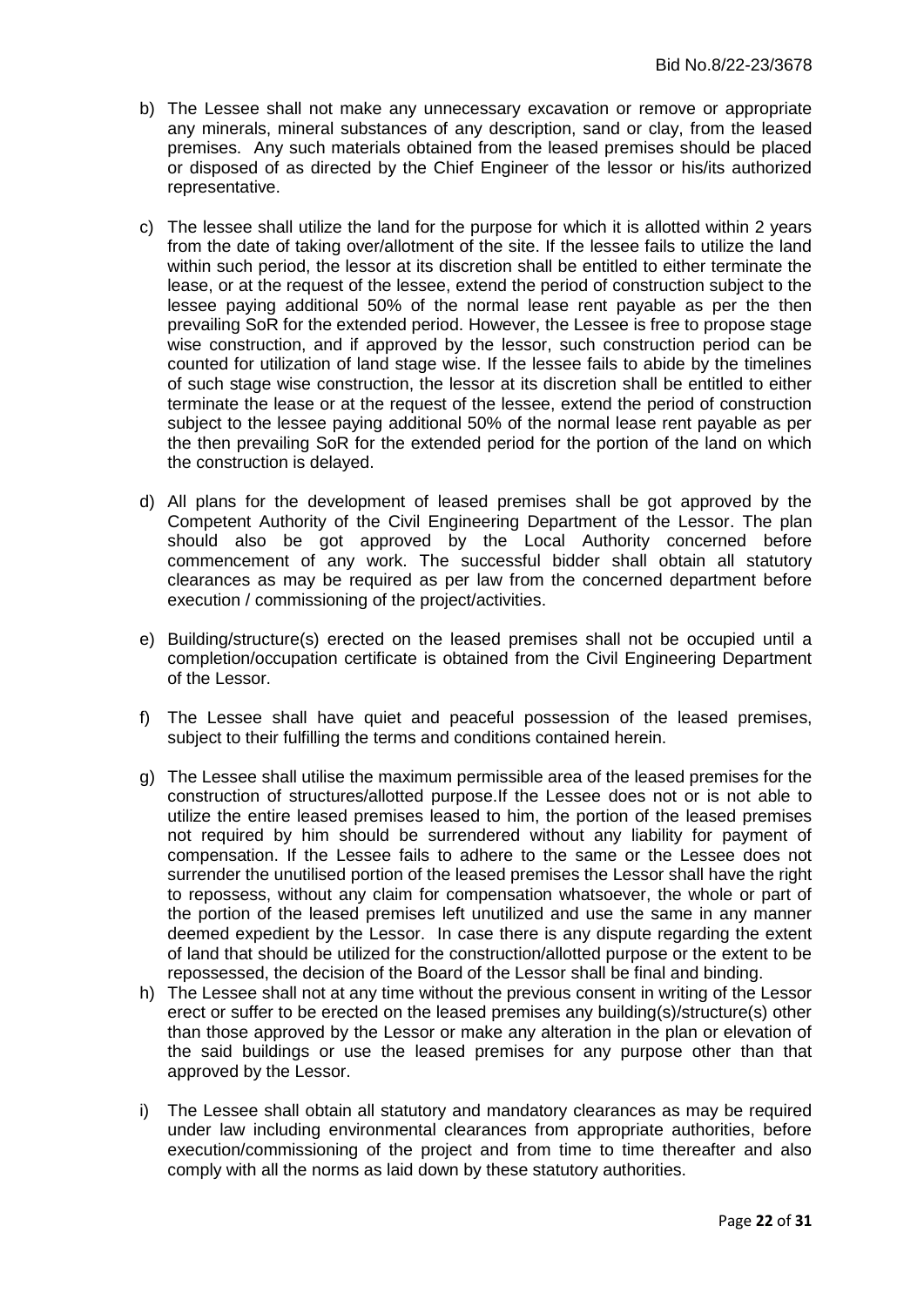- j) The Lessee shall observe and perform in accordance with all Port Regulations/directions and follow all safety norms as may be prescribed by the competent/statutory authorities from time to time and the same are deemed to be a part of the lease deed and shall be binding on the Lessee.
- k) This lease shall be governed by provisions of the Major Port Authorities Act, 2021, Indian Ports Act, 1908 and all directives issued by the Government of India from time to time. It shall be binding upon the Lessee to comply with all such directives issued by the Government of India and communicated by the Lessor.
- l)

i) The Lessee shall at all times during the subsistence of the lease maintain the leased premises in good sanitary condition and repair and keep the building(s)/structure(s) erected and /or to be erected on the leased premises in good and tenantable condition including painting of the premises. If the Lessee fails to maintain the leased premises in good sanitary condition and repair and the building(s)/structure(s) erected and /or to be erected on the leased premises in good and tenantable condition or as directed by the Lessor, the Lessor may, if necessary, arrange for execution of necessary works to maintain the leased premises in good sanitary condition and repair and the building(s)/structure(s) erected and /or to be erected on the leased premises in good and tenantable condition and the Lessor shall be entitled to recover the costs incurred for the execution of such works from the Lessee.

ii) It shall be the responsibility of the lessee to keep the surroundings adjoining their premises clean and devoid of any wild growth or waste.

iii) The lessee shall keep the Port informed when any toxic or hazardous cargo is warehoused in godown / office.

- m) If, on request in writing by the Lessee the Lessor removes/relays/reroutes or causes removal/relay/re-routing of any utility services such as underground or overhead electric lines, telegraphic or telephonic lines, water pipelines, drains etc., from the leased premises, the Lessee shall pay the Lessor the cost of such removal within fourteen days from the date on which demand in writing for such cost is served on the Lessee.
- n) The Lessee will pay for any damage done by him/it or his/its Employees/workers or agents during the aforesaid period to any property of the Lessor on the leased premises or land adjacent thereto.
- o) The Lessor shall not be responsible to the lessee or any other person(s) for any loss or damage or injury to life or property arising directly or indirectly from the use of the leased land and the activities the lessee is engaged in on the leased premises during the period of lease. The Lessee shall also indemnify the Lessor against all loss or damage or injury to life or property of any one including third parties or claims and costs thereof arising directly or indirectly from the use of the leased premises by the Lessee and the activities the lessee is engaged in the leased premises during the period of lease.
- p) Hoarding or advertisement board shall not be erected in the leased premises without the written permission of the Lessor.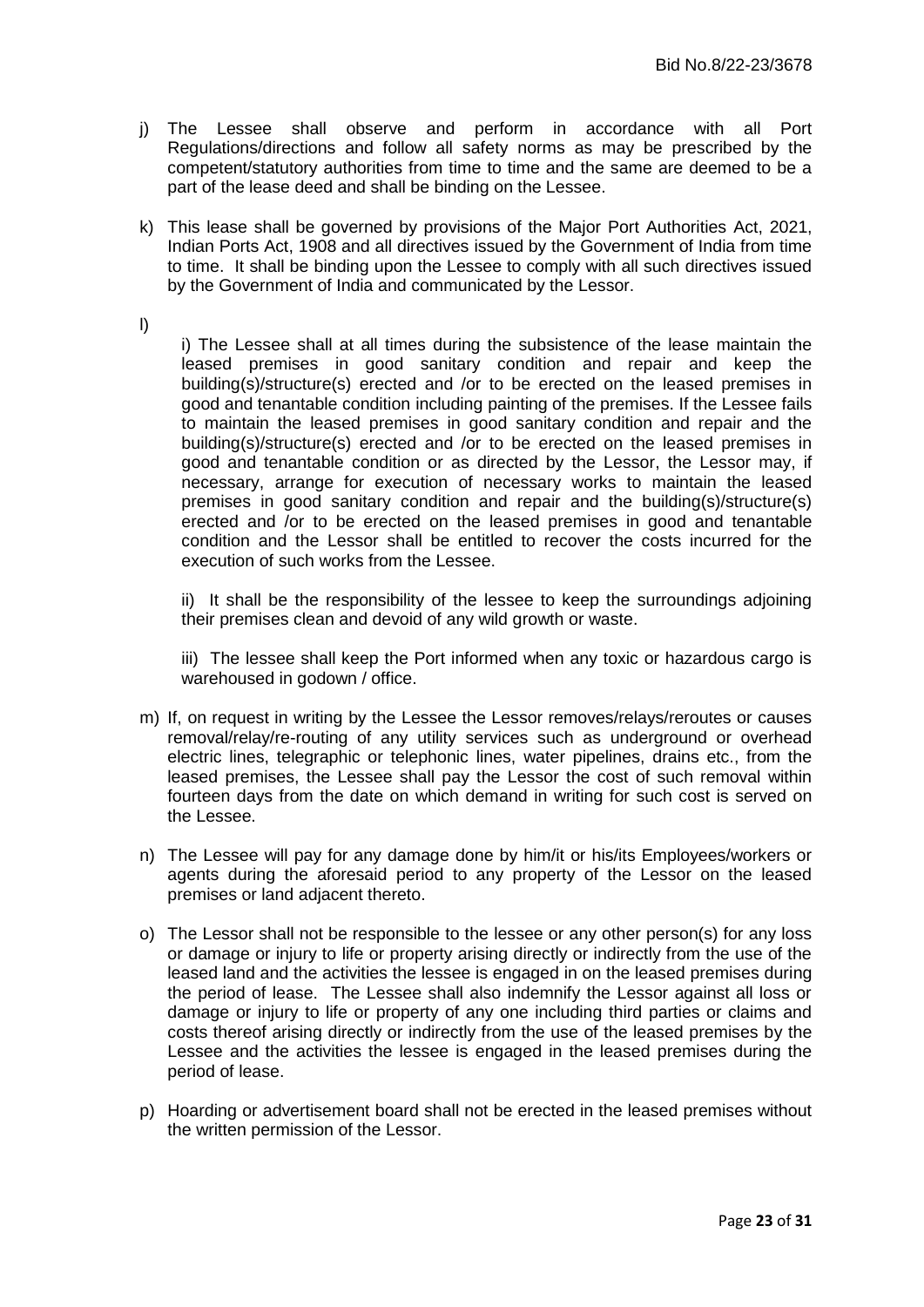- q) The Lessors and their authorized agents shall be entitled to enter the leased premises at any time and inspect the same. The Lessor shall give a prior notice to the Lessee for the same.
- **3**.
- a) The lessee shall not underlet or otherwise sublease the leased premises or the building (s)/structure (s) erected or to be erected thereon or any part thereof, except when the business model is based on subletting, as prescribed by the Policy Guidelines for Land Management by Major Ports (PGLM), 2015, and as approved by the Board of Major Port Authority for Cochin Port. In cases where the business model is based on subletting, no subletting fee shall be levied. Any sub-lease of the leased premises or any part thereof or of the building to be erected thereon or any part thereof, otherwise, shall be treated as unauthorized and shall make the lease liable for termination/cancellation.
- b) The lessee shall not assign or transfer the leased premises or the building(s)/structure(s) erected or to be erected thereon or any part thereof without obtaining prior approval of the Lessor. Any assignment or transfer of the leased premises or any part thereof or of the building to be erected thereon or any part thereof, without prior permission of the Lessor shall be treated as unauthorized and shall make the lease liable for termination/cancellation. The Lessee shall be liable to pay such charges, fees or levy as are prescribed from time to time by the Lessor for assignment or transfer of Lease. The Lessee further undertakes to discharge any and all liability of the original lessee, including the remittance of dues, towards the Port, which may at any time be demanded by the Port on account of transfer as per rules and if the transferor extracts premium on the transfer of the lease, fifty percent of such premium shall also be paid to the Lessor.
- c) The Lessee shall not create any charge in respect of the leased premises or its leasehold interest in the leased premises or the building existing/constructed on the same without the prior written consent of the Lessor, it being clearly understood that such consent will not be granted, except in the case of charges in favour of reputed financial institutions/scheduled banks subject to the lessor retaining the first charge on the leased premises or its leasehold interest on mortgaging the leased property.
- d) The Lessee shall be liable to pay such charges, fees or levy as are prescribed from time to time by the Lessor for written consent for mortgaging the leased premises or its leasehold interest.
- **4.**
- a) The lessee may surrender the lease subject to prior notice at least six (6) months in advance, and in case of surrender of leases on upfront basis, proportionate upfront lease rent will be refunded for the balance period of the lease.
- b) The Lessee may terminate the lease at any time before the expiry of the lease period on giving six (6) months prior notice in writing to the Lessor or six months" rent at the then prevailing yearly lease rate, in lieu thereof**.** And the Lessor doth hereby further agree that upon receipt of such notice the Lessee shall be entitled to remove all or any buildings and fixtures which at any time during the currency of this lease shall have been erected or fixed by the Lessee upon the leased premises without any claim to any compensation whatever and surrender the leased premises to the Lessor.
- c) The Lessor hereby agrees that the Lessee observing all the aforesaid conditions, shall peaceably hold and enjoy the leased premises during the said term without any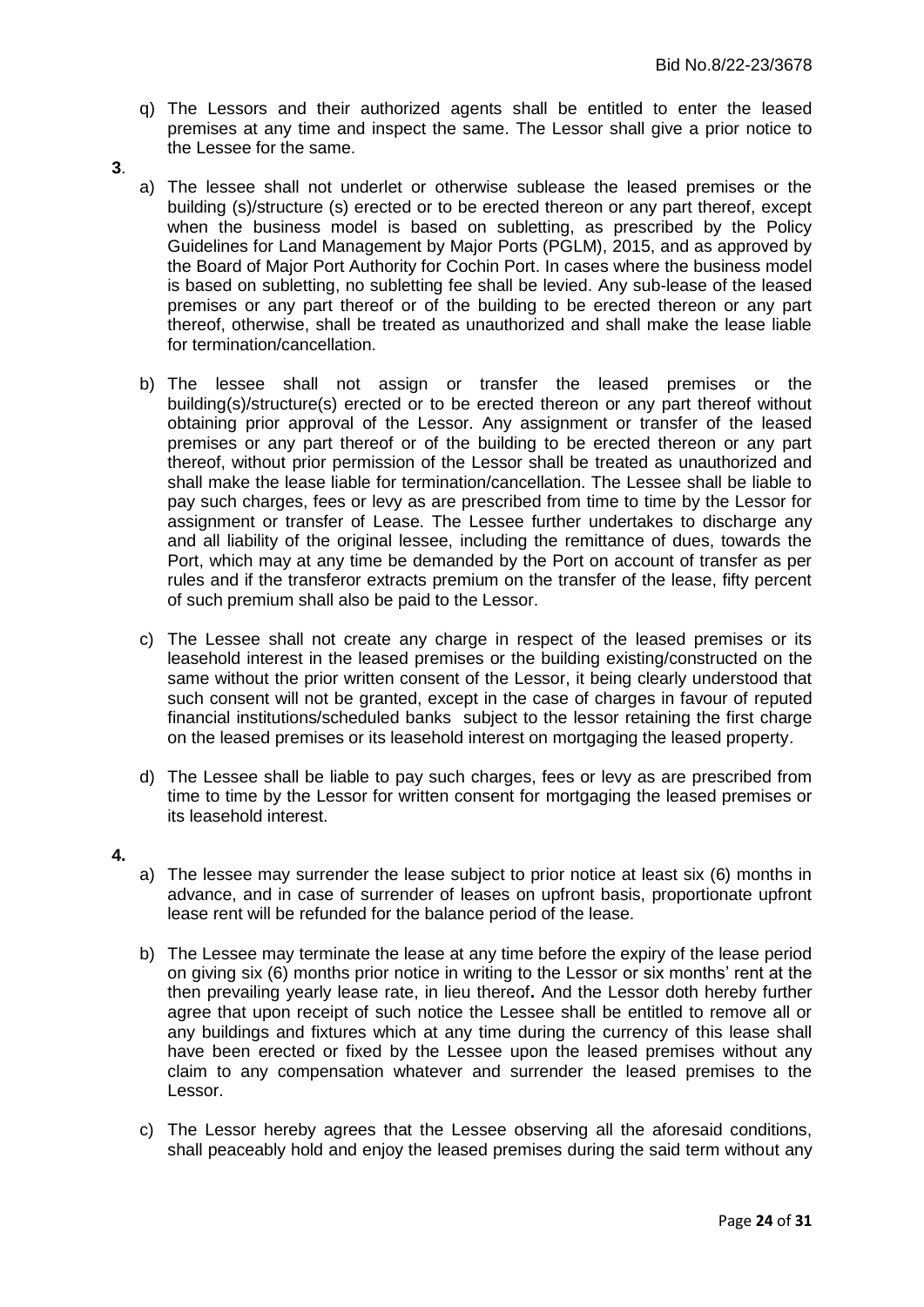interruption by the Lessor. On expiry of the lease period the Lessee shall deliver possession of the leased premises restored to its former condition.

- d) Upon any breach or non-observance by the Lessee or by a person claiming through or under the Lessee of any of the aforesaid covenants or conditions herein provided or the breach or violation of any provision of this Agreement the Lessor may, notwithstanding the waiver of any previous cause or right of re-entry, enter upon the leased premises and re-possess it, as if this lease had not been granted and thereupon this demise shall absolutely determine.
- e) The Lessor shall be entitled to terminate the lease before expiry of lease period on account of public interest.
- f) The Lessor shall be entitled to cancel/terminate the lease before expiry of lease period if the Lessee does not execute and register the lease deed within six (6) months from the date of handing over of the leased premises by the Lessor. Further, the Lessor shall be entitled to cancel/terminate the lease before expiry of the lease if the Lessee fails to execute and register the supplementary deed mentioned above, within a period of 6 months. However, delays beyond the control of the lessee in execution and registration of the lease deed, explained to the satisfaction of the Secretary, Cochin Port, shall be excluded from the above six (6) months.
- g) The Lessor shall be entitled to cancel/terminate the lease before expiry of lease period if the Lessee is declared insolvent or bankrupt or is unable to pay its debts or makes a composition with its creditors or if a trustee, liquidator, receiver or administrator is appointed to take over the assets or the business or the undertaking of the Lessee or if a substantial portion of the assets, property, revenues or business of the Lessee is confiscated or expropriated by the Government (Central or State) or any governmental agency or third party or if the law relating to the sick companies applies to the Lessee or the Lessee is dissolved or wound up or if an order shall be made or an effective resolution is passed for the winding up of the Lessee or the Lessee is reconstituted or the business or operations of the Lessee is closed either due to disputes inter-se amongst its stakeholders or otherwise.
- h) Notwithstanding anything contained hereinbefore, it is expressly agreed and understood that the Lessor shall be entitled to terminate the lease at the risk and the cost of the lessee in the event of violation if any, of the provisions hereof by the lessee which is not rectified within a period of ninety (90) days of a notice issued in this behalf by the Lessor.
- i) If the Lessee commits any breach or violates any provision of this Lease Agreement, the Lessor may, without prejudice to its right to terminate the Lease, impose appropriate penalty on the Lessee depending upon the nature/ magnitude of breach/ violation. Such penalty may be imposed after giving a reasonable opportunity to the Lessee to present his case.
- j) After the expiry or earlier termination of lease if the Lessee continues to occupy the Leased Premises such occupation shall be unauthorized and, without prejudice to the right of the Lessor to evict the Lessee for such unauthorized occupation, the Lessee shall be liable to pay compensation for wrongful use and occupation at three times the then prevailing yearly lease rate till vacant possession is obtained. In the case of upfront leases, the yearly rate would be determined on pro-rata basis.
- k) Upon expiry or termination of the lease for any reason whatsoever, if the lessor decides not to re-auction the land, the lessee shall remove the structures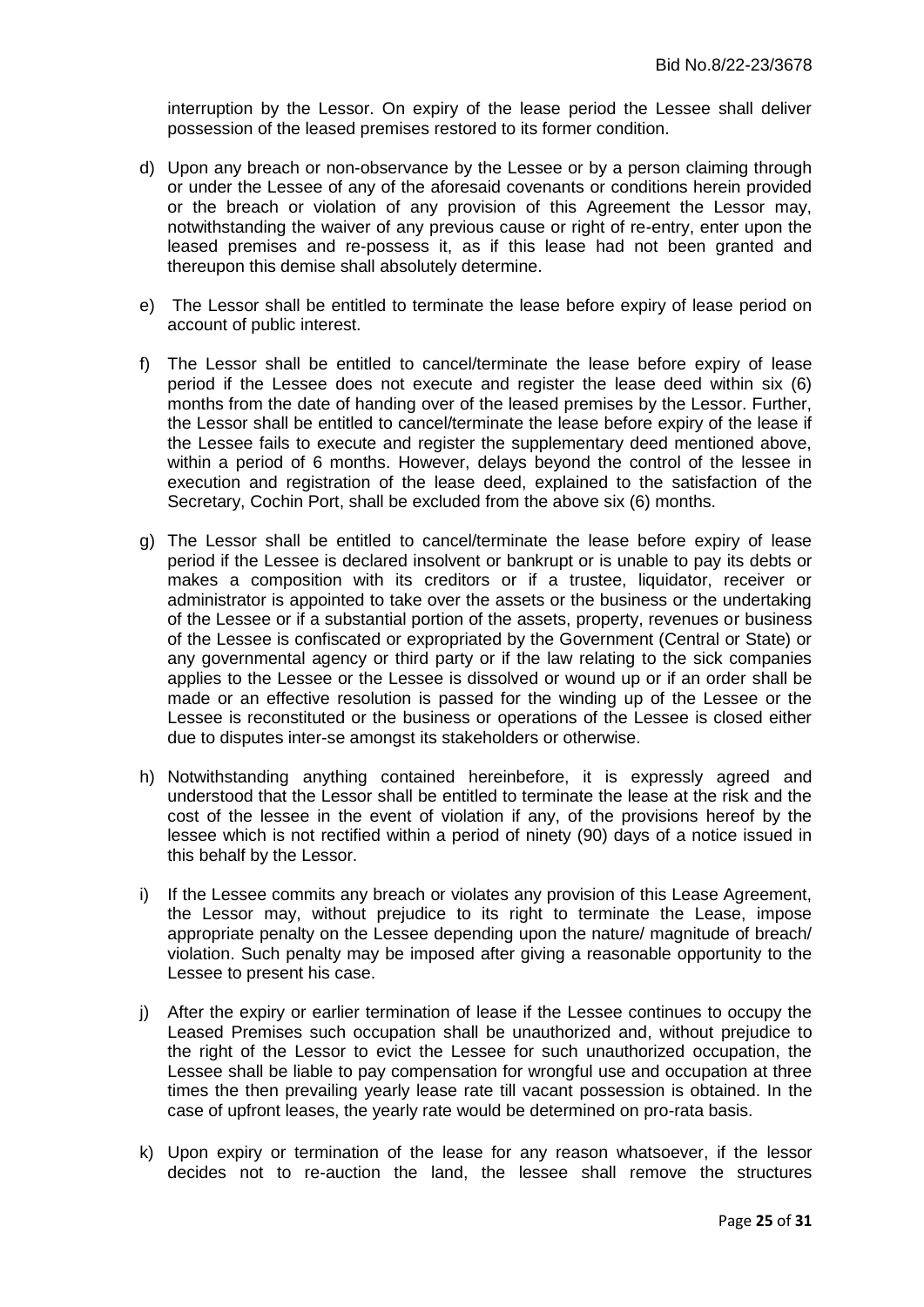erected/existing or other improvements made by him/it on the leased premises without any claim to compensation whatsoever and restore the leased premises to its original condition, within three months or such further time as permitted by the lessor. However, if the lessor decides to re-auction the land, the land will be put to tendercum-auction with the Right of First Refusal (RoFR) extended to the existing lessee upon confirming that he/it is not in default. The existing lessee shall be allowed to match the H-1 bid. Any structures constructed by the existing lessee will be valued by a third party valuer to be agreed upon by the lessor and the existing lessee. The successful bidder has to remit the value of the structures which would be passed on to the existing lessee in case he/it is not the successful bidder, after adjusting any dues payable to the lessor. If there are no successful bids for the land, the existing lessee shall remove all structures at his/its own cost within three months or such further time as permitted by the lessor. If the existing lessee does not remove the structures or restore the leased premises to its original condition as required and within the time prescribed, then the lessee will not be entitled to remove the building thereafter, and the building would vest with the lessor without any right to compensation to the lessee, and the lessor would be entitled to deal with the building as its own, or at its discretion the lessor shall have the right to remove the said structures and restore the leased premises to its original condition, and recover the cost of such removal and restoration and any other amounts that may be due from the existing lessee from the sale of materials, and balance, if any, from the existing lessee.

**5.**

- a) It is agreed between the parties that notwithstanding any other provisions herein contained, subject to Six (6) months prior notice by the Lessor, the Lessor shall be entitled to cancel the lease either in respect of the whole leased premises or any part thereof, with improvements thereon, if any, before the expiration of the lease period specified herein if the leased premises or part thereof, is required for Port"s development purposes / activities and in that event, the Lessee shall be entitled to corresponding remission of the Lease Rent where applicable and compensation payable will be worked out by the Chief Engineer, Cochin Port Authority in accordance with the formula provided in (b) below, in respect of the buildings and fixtures, if any, which at any time during the currency of the lease may have been erected or affixed by the Lessee upon the leased premises. Provided, however, that in case of any dispute between the parties hereto regarding the rate or quantum of compensation payable under the aforesaid provision, the decision of the Board of the Lessor shall be final and binding. In case of such cancellation of lease by the Lessor for Port"s development purposes / activities, after paying compensation, the Lessee shall execute and register a release deed in respect of the buildings/fixtures in favour of the Lessor within a period of 3 months from cancellation of lease. The Lessor is entitled to enforce execution of such release deed through Court of law, if necessary.
- b) It is also agreed between the parties that notwithstanding any other provisions herein contained, at the time of termination or expiry of the Lease, as provided herein, if the Lessor requires the buildings or other fixtures erected on the land for its Port"s development purposes / activities or otherwise, the Lessor shall be entitled to take over the same by paying compensation in respect of the same to the Lessee on the basis of the following formula. Provided, however, that in case of any dispute between the parties thereto regarding the rate or quantum of compensation payable under the aforesaid provision, the decision of the Board of the Lessor shall be final and binding.

## **Formula prescribed for payment of Compensation**

$$
DV = R + ((E-R) (L-A))
$$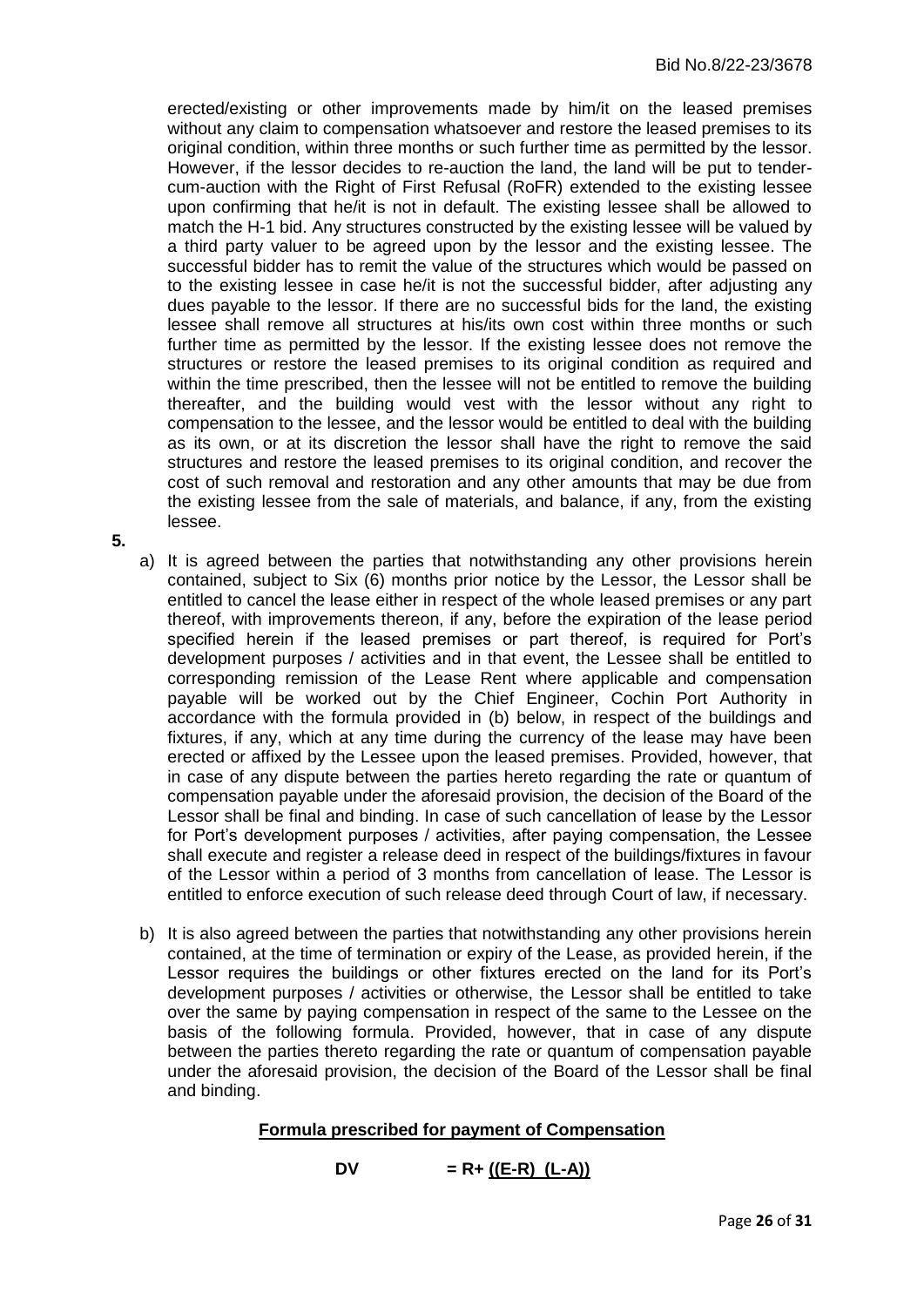| DV | = Depreciated Value |
|----|---------------------|
| Е  | = Present Day Cost  |
| R  | $= 10\%$ of E.      |
| L  | = Assessed Life     |
|    | = Present Age       |

- c) It is distinctly agreed that the Lessees shall not claim or be entitled to any compensation whatever except as regards buildings and fixtures not removed by the Lessees from the leased premises in compliance with a request in writing by the Lessor.
- d) The Lessor shall be entitled to allow any public utility services such as electric posts, or cables, water supply, sewer lines, drains, sanitary lines or telegraph post or cables, to be taken through the leased premises and the Lessees shall not be entitled to any compensation in respect of the same, including compensation, if any, relating to the space occupied by such public utility services. Provided, that while allowing such public utility services to be taken through the leased premises, only the minimum possible hindrance shall be caused to other structures in the leased premises.
- **6.**
- a) It is also agreed that the terms "the Lessor" and "the Lessee" herein used shall, unless inconsistent with the context will include in the case of the former his/its successors in office and assigns and in the case of the latter permitted assigns.
- b) The tender document and all the correspondence exchanged between the Lessor and the Lessee as detailed below shall form part and parcel of this lease agreement and shall be binding on both the parties.
- iii iv **7.** The Schedule above referred to: Registration District **in the Contract Contract Contract Contract Contract Contract Contract Contract Contract Contract Contract Contract Contract Contract Contract Contract Contract Contract Contract Contract Contract Con** Registration Sub District : Taluk : Firka : Village Desom : Survey No. Sub Division No. Area (hectares) Limit  $\qquad \qquad \qquad \qquad$  : Corporation of Cochin<br>Tenure  $\qquad \qquad \qquad \qquad$  : Lease : Lease

# **DESCRIPTION**

i ii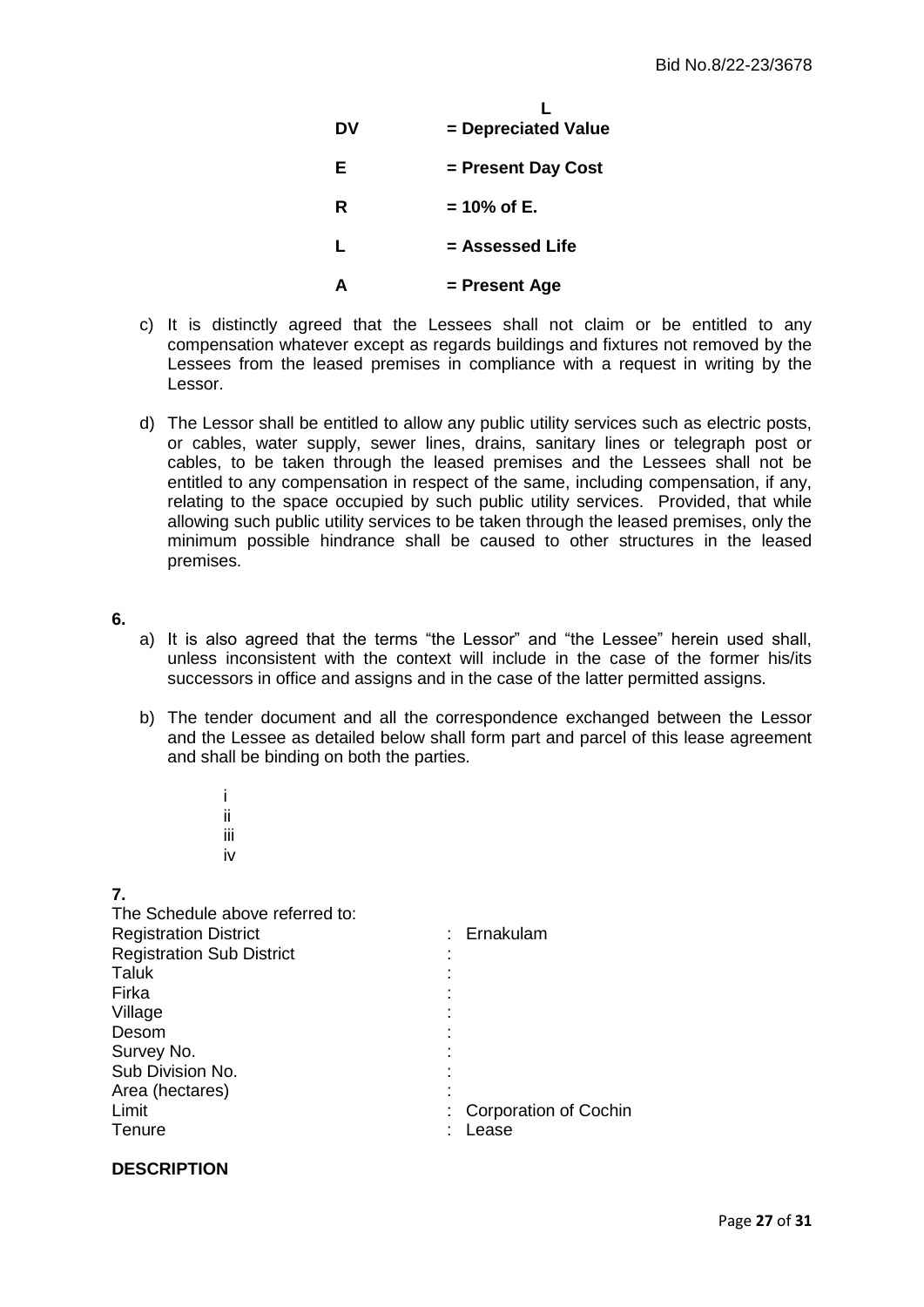All the piece and parcel of land situated on \_\_\_\_\_\_\_\_\_\_\_\_\_\_\_\_\_\_\_

# **BOUNDARIES**

South: West: North: East:

The plan above referred to is appended.

IN WITNESS whereof the common seal of the Board of Major Port Authority for Cochin Port has been affixed and the Secretary of the Cochin Port Authority for and on behalf of the Board of Major Port Authority for Cochin Port has signed and the Lessees have executed those presents on the day and year first above written.

The common seal of the Board of Major Port Authority for Cochin Port has been affixed and the Secretary of the Cochin Port Authority for and on behalf of the Board of Major Port Authority for Cochin Port has signed in the presence of:

| <b>Witness</b> | (1) |
|----------------|-----|
|                |     |

(2)

The duly constituted attorney of the Lessee has signed, in the presence of:

| Witness                        | (1) |  |
|--------------------------------|-----|--|
|                                | (2) |  |
| The document is typewritten    |     |  |
| The document is prepared by    |     |  |
| Correction and interlineations |     |  |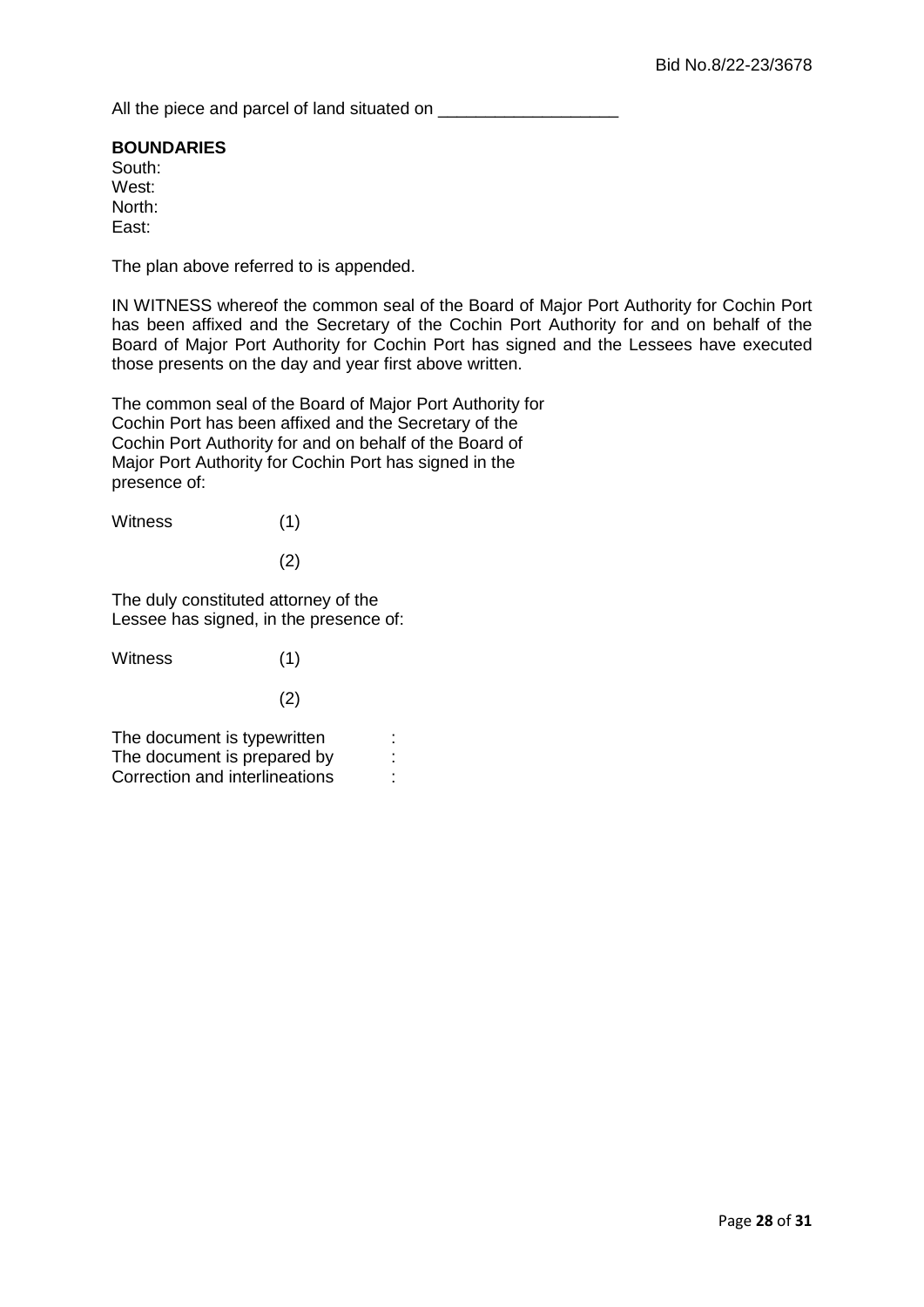#### <span id="page-28-0"></span>**10. Proforma of Joint Venture/Consortium Agreement**

This Joint Venture /Consortium Agreement is made and entered into on this …….. day of ……..XXXX by and between (i) M/s. …(**Name of the firm to be filled in**)…………., (ii) M/s……(**Name of the firm to be filled in**)….., …………..,(iii) M/s……(**Name of the firm to be filled in**) primarily for the lease of land under the Cochin Port Authority.

All the partners of the Joint Venture /Consortium hereinafter individually referred to as the parties and collectively as the "Joint Venture/Consortium".

#### **1.0 Formation of Joint Venture/Consortium**

- 1.1. (i) M/s……… (**Name of the firm to be filled in**) is engaged in …………….(**Details of activities undertaken by the party**)
	- (ii) M/s……… (**Name of the firm to be filled in**) is engaged in …………….(**Details of activities undertaken by the party**)
	- (iii) M/s……… (**Name of the firm to be filled in**) is engaged in …………….(**Details of activities undertaken by the party**)
- 1.2. On behalf of the Board of Major Port Authority for Cochin Port (hereinafter referred to as "Lessor"), the Secretary, Cochin Port Authority has invited bids for lease of …………………..(hereinafter referred as "the lease").
- 1.3. The parties have been exploring together the ways and means of collaboration for the purpose of an offer to be made for the said lease of land by the Cochin Port Authority and have mutually agreed to enter into a Joint Venture/Consortium Agreement to submit a common bid for the lease and to take over the land in the event of award of the contract, in association with each other and **(……Name of Partner to be filled in………)**  shall be the Lead Partner and (i) (……**Name of Partner to be filled in**………), (ii) (……**Name of Partner to be filled in**………),……. shall be the other partner(s). NOW THEREFORE IT HAS BEEN AGREED TO BETWEEN THE PARTIES AS

**FOLLOWS** 

- 1.4. The Joint Venture/Consortium will be known as……………(……**Name of JV to be filled in**………) …………………and shall consist of (i) (……**Name of the firm to be filled in**………) is the Lead Partner, (ii) (……**Name of the firm to be filled in**………), iii) (……**Name of the firm to be filled in**………), ………… …………, parties to the present agreement.
- 1.5. The recitals are true and correct and form an integral part of this agreement and are representations of the parties to which they relate and have been relied upon by the parties to enter into the present agreement.
- 1.6. Notwithstanding the date of signature of this agreement, its effective date will be the date of submission of bid.
- 1.7. All costs incurred by the parties before the date of award of contract will be borne by the parties concerned. After award of the contract, the party shall form a legal entity under Indian Companies Act 2013, LLP or registered partnership firm in which the JV/Consortium partners making the bid shall hold shares in the same proportion as mentioned in the JV/Consortium Agreement, within 30 days from the receipt of intimation from Cochin Port Authority to the effect that the JV/Consortium is the successful bidder and further correspondence will be with the legal entity.
- 1.8. The Joint Venture/Consortium will be dissolved and this agreement will cease on formation of the legal entity.
- 1.9. The lease, if awarded by the Lessor, allotment order shall be issued in the name of (….**Name of JV/Consortium to be filled in**…..) and the lease deed shall be signed by legally authorised signatories of the legal entity, subsequently formed.
- 1.10. All theparties of the JV/Consortium shall be jointly and severally liable during the bidding process and the Annexures of the Tender Document shall be signed by the legally authorised signatory of the JV/consortium members and shall be uploaded along with the tender.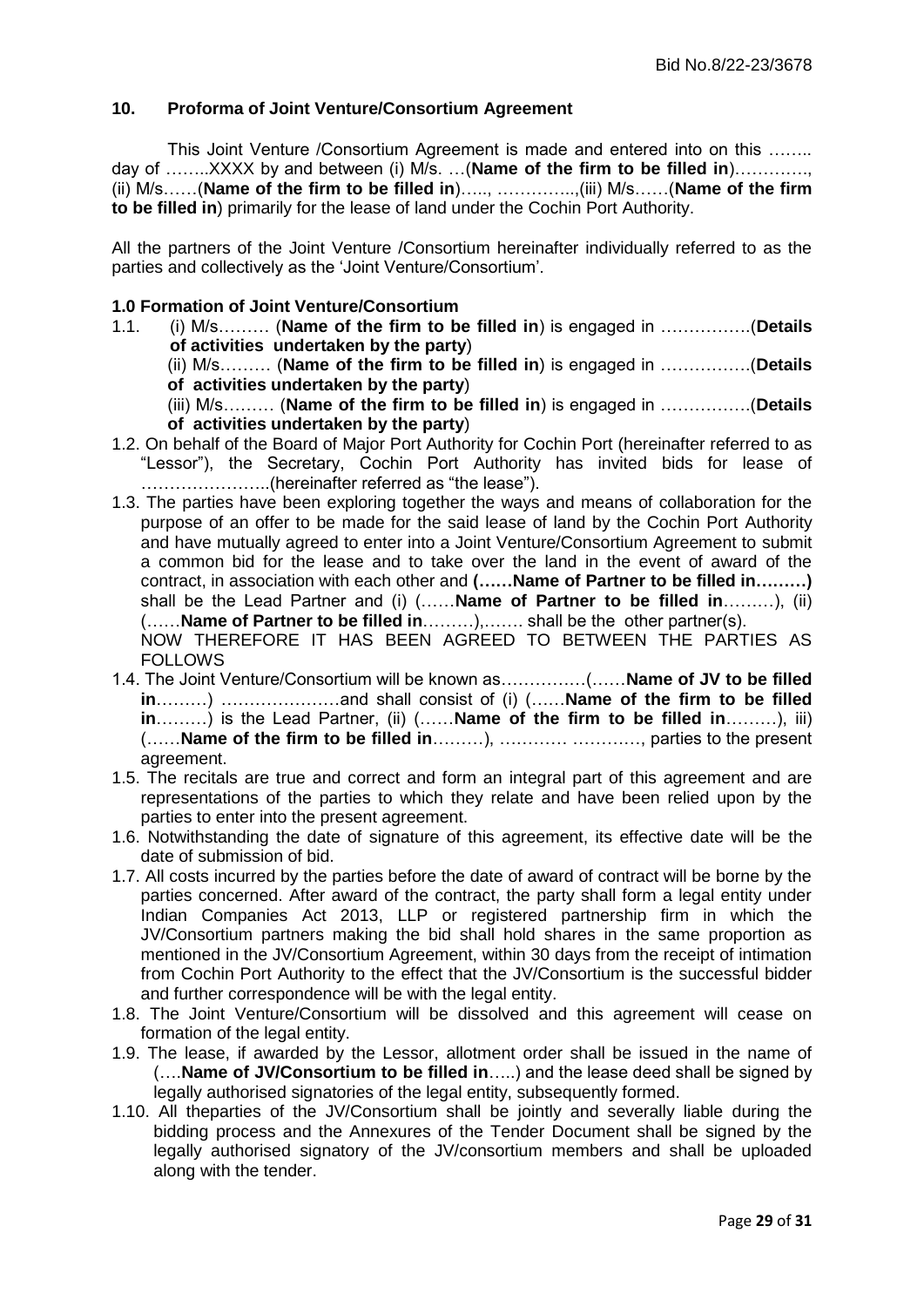1.11. The financial contribution of each partner to the JV/Consortium operation shall be:

(i) M/s……… (**Name of the partner to be filled in) - ……..**

(ii)M/s……… (**Name of the partner to be filled in**) - …………

(iii)M/s……… (**Name of the partner to be filled in**) - …………

- 1.1. The parties hereto agreed that each of them shall duly and properly perform all the functions and all costs related to the lease.
- 1.13. The parties hereto shall be at liberty to enter into liaison work/correspondence with statutory and local authorities as the circumstances warrant individually or collectively.
- 1.14. It is hereby agreed and undertaken that, all the parties are jointly and severally liable to the "Board" of Major Port Authority for Cochin Port for the performance of the contract (lease).
- 1.15. The Lead Partner shall be authorized to act on behalf of the JV/Consortium.
- 1.16. All the correspondences between the Lessor and the JV /Consortium shall be through the Lead Partner.
- 1.17. We all the partners hereby authorize the Lead Partner to submit bid, negotiate and conclude contract and incur all liabilities therewith on behalf of the partner(s) of the JV /Consortium during the bidding process.
- 1.18. In the event of default of the Lead Partner, it shall be construed as default of the Bidder and Lessor shall be entitled to take action under relevant clause(s) of the Department Bid Document.

The parties hereto have mutually agreed to the terms and conditions set forth herein above and have assured each other to duly perform the reciprocal promises and obligations on either side for effective implementation of the JV/Consortium for proper execution of tender and formation of legal entity, in the event of award of lease to the JV/Consortium and have affixed their signature in this indenture on this the ……….day of …….2022.

(i) Signature Name Designation seal &

Common seal of the firm

- (ii) Signature Name Designation seal & Common seal of the firm
- (iii) Signature Name Designation seal & Common seal of the firm

……………………………………………

……………………………………………… ……………………………………………

Witness 1 Witness 2